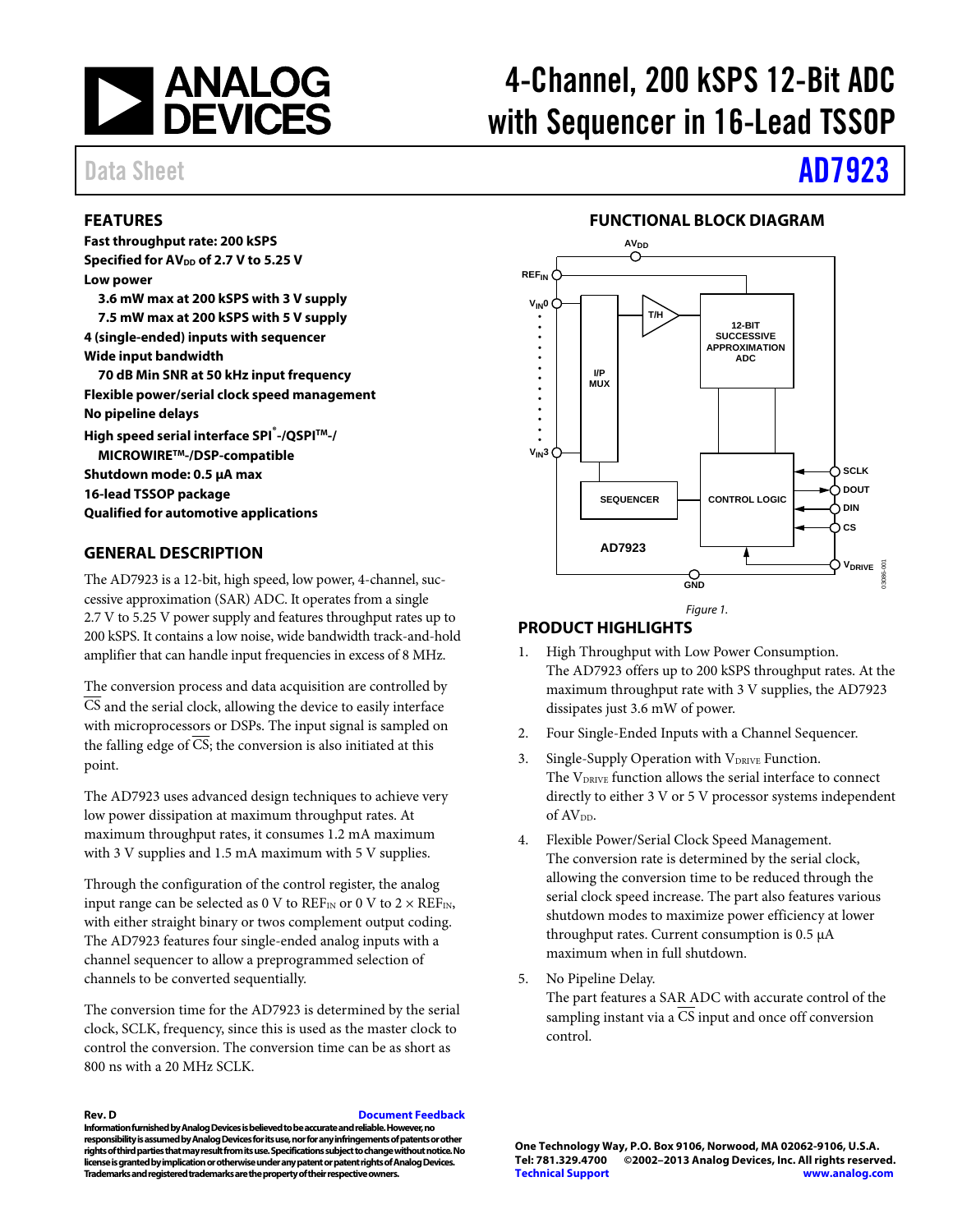## **TABLE OF CONTENTS**

### **REVISION HISTORY**

| $6/13$ —Rev. C to Rev. D                             |
|------------------------------------------------------|
| Deleted Evaluating the AD7923 Performance Section 23 |
|                                                      |
| $5/11$ —Rev. B to Rev. C                             |
|                                                      |
|                                                      |
|                                                      |
|                                                      |
| $12/08$ —Rev. A to Rev. B                            |
|                                                      |
|                                                      |
| 8/05-Rev. 0 to Rev. A                                |
|                                                      |
|                                                      |
|                                                      |
|                                                      |
|                                                      |

### 11/02-Revision 0: Initial Version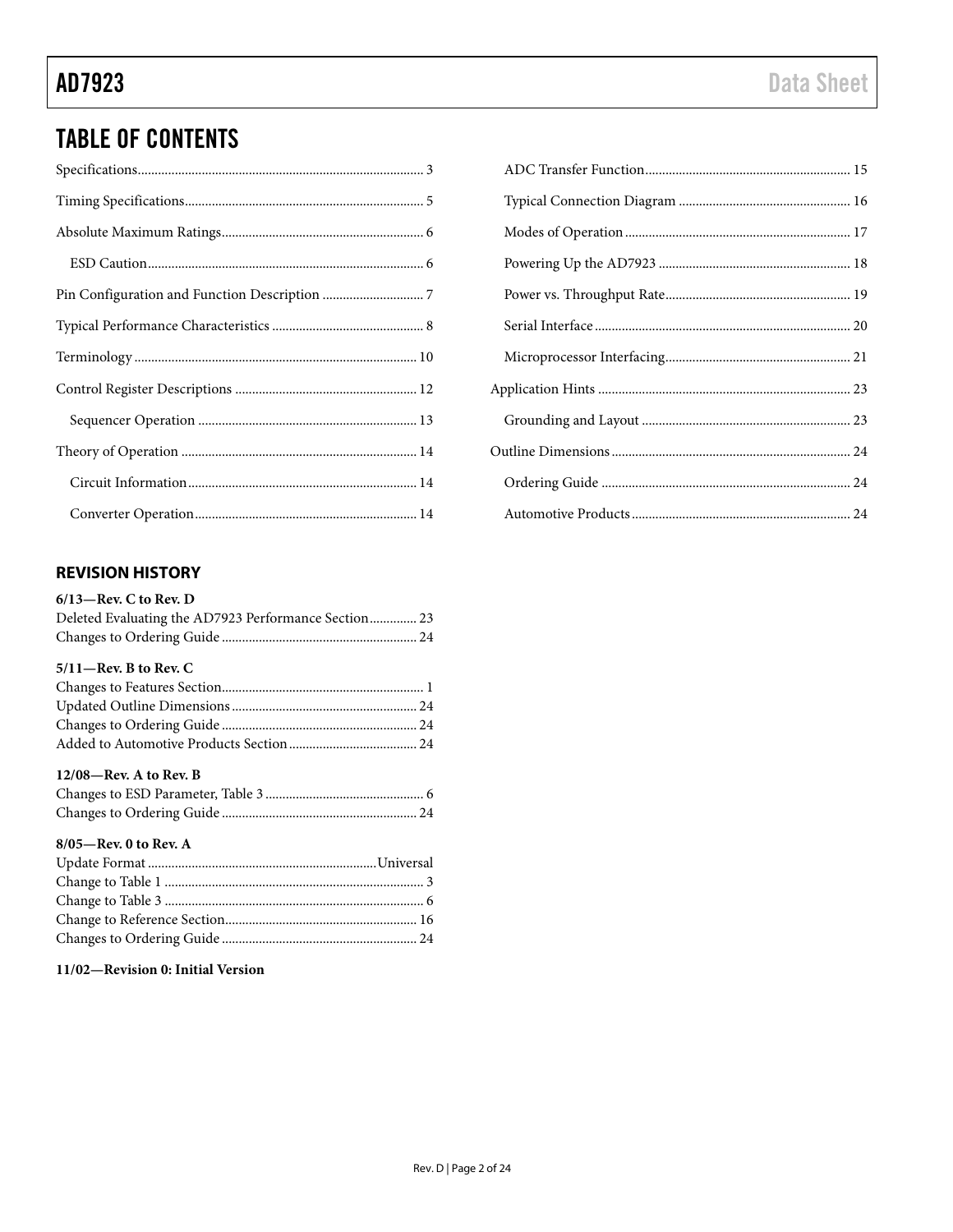## <span id="page-2-0"></span>SPECIFICATIONS

 $AV_{DD} = V_{DRIVE} = 2.7 V$  to 5.25 V,  $REF_{IN} = 2.5 V$ ,  $f_{SCLK} = 20 MHz$ ,  $T_A = T_{MIN}$  to  $T_{MAX}$ , unless otherwise noted.

#### **Table 1.**

| <b>Parameter</b>                                    | <b>B</b> Version <sup>1</sup>     | Unit          | <b>Test Conditions/Comments</b>                                                          |
|-----------------------------------------------------|-----------------------------------|---------------|------------------------------------------------------------------------------------------|
| DYNAMIC PERFORMANCE                                 |                                   |               | $f_{IN}$ = 50 kHz sine wave, $f_{SCLK}$ = 20 MHz                                         |
| Signal-to-(Noise + Distortion) (SINAD) <sup>2</sup> | 70                                | dB min        | @ 5 V, -40°C to +85°C                                                                    |
|                                                     | 69                                | dB min        | @ 5 V, 85°C to 125°C, typ 70 dB                                                          |
|                                                     | 69                                | dB min        | @ 3 V typ 70 dB, -40°C to +125°C                                                         |
| Signal-to-Noise (SNR) <sup>2</sup>                  | 70                                | dB min        |                                                                                          |
| Total Harmonic Distortion (THD) <sup>2</sup>        | $-77$                             | dB max        | @ 5 V typ, -84 dB                                                                        |
|                                                     | $-73$                             | dB max        | @ 3 V typ,-77 dB                                                                         |
| Peak Harmonic or Spurious Noise                     | $-78$                             | $dB$ max      | @ 5 V typ, -86 dB                                                                        |
| $(SFDR)^2$                                          | $-76$                             | dB max        | @ 3 V typ, -80 dB                                                                        |
| Intermodulation Distortion (IMD) <sup>2</sup>       |                                   |               | $f_A = 40.1$ kHz, $f_B = 41.5$ kHz                                                       |
| Second Order Terms                                  | $-90$                             | dB typ        |                                                                                          |
| <b>Third Order Terms</b>                            | $-90$                             | dB typ        |                                                                                          |
| <b>Aperture Delay</b>                               | 10                                | ns typ        |                                                                                          |
| Aperture Jitter                                     | 50                                | ps typ        |                                                                                          |
| Channel-to-Channel Isolation                        | $-85$                             | dB typ        | $f_{IN} = 400$ kHz                                                                       |
| <b>Full Power Bandwidth</b>                         | 8.2                               | MHz typ       | @ 3 dB                                                                                   |
|                                                     | 1.6                               | MHz typ       | @ 0.1 dB                                                                                 |
| DC ACCURACY <sup>2</sup>                            |                                   |               |                                                                                          |
| Resolution                                          | 12                                | <b>Bits</b>   |                                                                                          |
| <b>Integral Nonlinearity</b>                        | ±1                                | LSB max       |                                                                                          |
| <b>Differential Nonlinearity</b>                    | $-0.9/+1.5$                       | LSB max       | Guaranteed no missed codes to 12 bits                                                    |
| 0 V to REF <sub>IN</sub> Input Range                |                                   |               | Straight binary output coding                                                            |
| <b>Offset Error</b>                                 | ±8                                | LSB max       | Typ $\pm 0.5$ LSB                                                                        |
| <b>Offset Error Match</b>                           | $\pm 0.5$                         | LSB max       |                                                                                          |
| <b>Gain Error</b>                                   | ±1.5                              | LSB max       |                                                                                          |
| <b>Gain Error Match</b>                             | ±0.5                              | LSB max       |                                                                                          |
| 0 V to $2 \times$ REF <sub>IN</sub> Input Range     |                                   |               | $-REF_{IN}$ to $+REF_{IN}$ biased about $REF_{IN}$ with twos<br>complement output coding |
| <b>Positive Gain Error</b>                          | ±1.5                              | LSB max       |                                                                                          |
| <b>Positive Gain Error Match</b>                    | ±0.5                              | LSB max       |                                                                                          |
| Zero-Code Error                                     | ±8                                | LSB max       | Typ $\pm$ 0.8 LSB                                                                        |
| Zero-Code Error Match                               | ±0.5                              | LSB max       |                                                                                          |
| Negative Gain Error                                 | ±1                                | LSB max       |                                                                                          |
| Negative Gain Error Match                           | ±0.5                              | LSB max       |                                                                                          |
| <b>ANALOG INPUT</b>                                 |                                   |               |                                                                                          |
| Input Voltage Range                                 | 0 to $REF_{IN}$                   | V             | Range bit set to 1                                                                       |
|                                                     | 0 to $2 \times$ REF <sub>IN</sub> | $\vee$        | Range bit set to 0, AV <sub>DD</sub> = 4.75 V to 5.25 V                                  |
| DC Leakage Current                                  | ±1                                | µA max        |                                                                                          |
| Input Capacitance                                   | 20                                | pF typ        |                                                                                          |
| REFERENCE INPUT                                     |                                   |               |                                                                                          |
| REF <sub>IN</sub> Input Voltage                     | 2.5                               | V             | ±1% specified performance                                                                |
| DC Leakage Current                                  | ±1                                | µA max        |                                                                                          |
| <b>REFIN Input Impedance</b>                        | 36                                | $k\Omega$ typ | $f_{SAMPLE} = 200$ kSPS                                                                  |
| <b>LOGIC INPUTS</b>                                 |                                   |               |                                                                                          |
| Input High Voltage, VINH                            | $0.7 \times V_{DRIVE}$            | V min         |                                                                                          |
| Input Low Voltage, VINL                             | $0.3 \times V_{DRIVE}$            | V max         |                                                                                          |
| Input Current, I <sub>IN</sub>                      | ±1                                | µA max        | Typ 10 nA, $V_{IN} = 0$ V or $V_{DRIVE}$                                                 |
| Input Capacitance, CIN <sup>3</sup>                 | 10                                | pF max        |                                                                                          |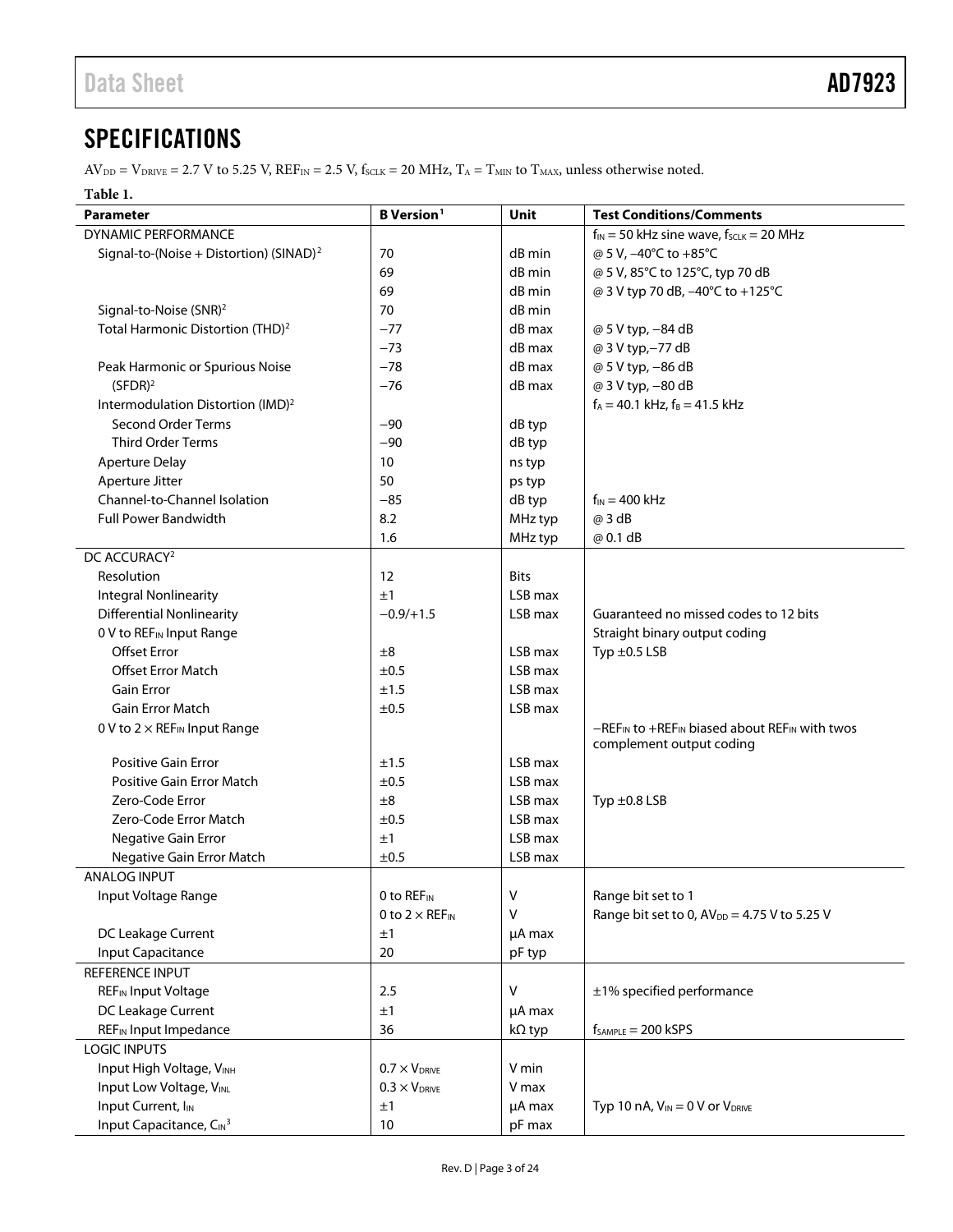<span id="page-3-0"></span>

| <b>Parameter</b>                                         | <b>B</b> Version <sup>1</sup> | <b>Unit</b> | <b>Test Conditions/Comments</b>                                                    |
|----------------------------------------------------------|-------------------------------|-------------|------------------------------------------------------------------------------------|
| <b>LOGIC OUTPUTS</b>                                     |                               |             |                                                                                    |
| Output High Voltage, VOH                                 | $V_{DRIVE} - 0.2$             | V min       | $I_{\text{SOWRCE}} = 200 \mu\text{A}$ , $AV_{\text{DD}} = 2.7 \text{ V}$ to 5.25 V |
| Output Low Voltage, VoL                                  | 0.4                           | V max       | $I_{SINK} = 200 \mu A$                                                             |
| Floating-State Leakage Current                           | ±1                            | µA max      |                                                                                    |
| Floating-State Output Capacitance <sup>3</sup>           | 10                            | pF max      |                                                                                    |
| <b>Output Coding</b>                                     | <b>Twos Complement</b>        |             | Coding bit set to 0                                                                |
|                                                          | Straight (Natural)            |             | Coding bit set to 1                                                                |
|                                                          | <b>Binary</b>                 |             |                                                                                    |
| <b>CONVERSION RATE</b>                                   |                               |             |                                                                                    |
| <b>Conversion Time</b>                                   |                               |             |                                                                                    |
| Track-and-Hold Acquisition Time                          | 800                           | ns max      | 16 SCLK cycles with SCLK at 20 MHz                                                 |
|                                                          | 300                           | ns max      | Sinewave input                                                                     |
|                                                          | 300                           | ns max      | Full-scale step Input                                                              |
| Throughput Rate                                          | 200                           | kSPS max    | See Serial Interface section                                                       |
| POWER REQUIREMENTS                                       |                               |             |                                                                                    |
| AV <sub>DD</sub>                                         | 2.7/5.25                      | V min/max   |                                                                                    |
| <b>V</b> DRIVE                                           | 2.7/5.25                      | V min/max   |                                                                                    |
| $\text{LDD}^4$                                           |                               |             | Digital I/Ps = 0 V or V <sub>DRIVE</sub>                                           |
| <b>During Conversion</b>                                 | 2.7                           | mA max      | $AV_{DD} = 4.75 V$ to 5.25 V, $f_{SCLK} = 20 MHz$                                  |
|                                                          | 2.0                           | mA max      | $AV_{DD} = 2.7 V$ to 3.6 V, $f_{SCLK} = 20 MHz$                                    |
| Normal Mode (Static)                                     | 600                           | µA typ      | $AV_{DD} = 2.7 V$ to 5.25 V, SCLK on or off                                        |
| Normal Mode (Operational) f <sub>SAMPLE</sub> = 200 kSPS | 1.5                           | mA max      | $AV_{DD} = 4.75 V$ to 5.25 V, $f_{SCLK} = 20 MHz$                                  |
|                                                          | 1.2                           | mA max      | $AV_{DD} = 2.7 V$ to 3.6 V, $f_{SCLK} = 20 MHz$                                    |
| Using Auto Shutdown Mode fSAMPLE = 200 KSPS              | 900                           | µA typ      | $AV_{DD} = 4.75 V$ to 5.25 V, $f_{SAMPLE} = 200$ kSPS                              |
|                                                          | 650                           | µA typ      | $AV_{DD} = 2.7 V$ to 3.6 V, $f_{SAMPLE} = 200$ kSPS                                |
| Auto Shutdown (Static)                                   | 0.5                           | µA max      | SCLK on or off (20 nA typ)                                                         |
| Full Shutdown Mode                                       | 0.5                           | µA max      | SCLK on or off (20 nA typ)                                                         |
| Power Dissipation <sup>4</sup>                           |                               |             |                                                                                    |
| Normal Mode (Operational) f <sub>SAMPLE</sub> = 200 kSPS | 7.5                           | mW max      | $AV_{DD} = 5 V$ , f <sub>sclK</sub> = 20 MHz                                       |
|                                                          | 3.6                           | mW max      | $AV_{DD} = 3 V$ , f <sub>SCLK</sub> = 20 MHz                                       |
| Auto Shutdown (Static)                                   | 2.5                           | $\mu$ W max | $AVDD = 5 V$                                                                       |
|                                                          | 1.5                           | µW max      | $AVDD = 3 V$                                                                       |
| <b>Full Shutdown Mode</b>                                | 2.5                           | µW max      | $AV_{DD} = 5 V$                                                                    |
|                                                          | 1.5                           | µW max      | $AVDD = 3 V$                                                                       |

<sup>1</sup> Temperature range: B Version: −40°C to +125°C.

<sup>2</sup> Se[e Terminology](#page-9-0) section.

<sup>3</sup> Sample tested @ 25°C to ensure compliance.

<sup>4</sup> See Power vs. [Throughput Rate](#page-18-0) section.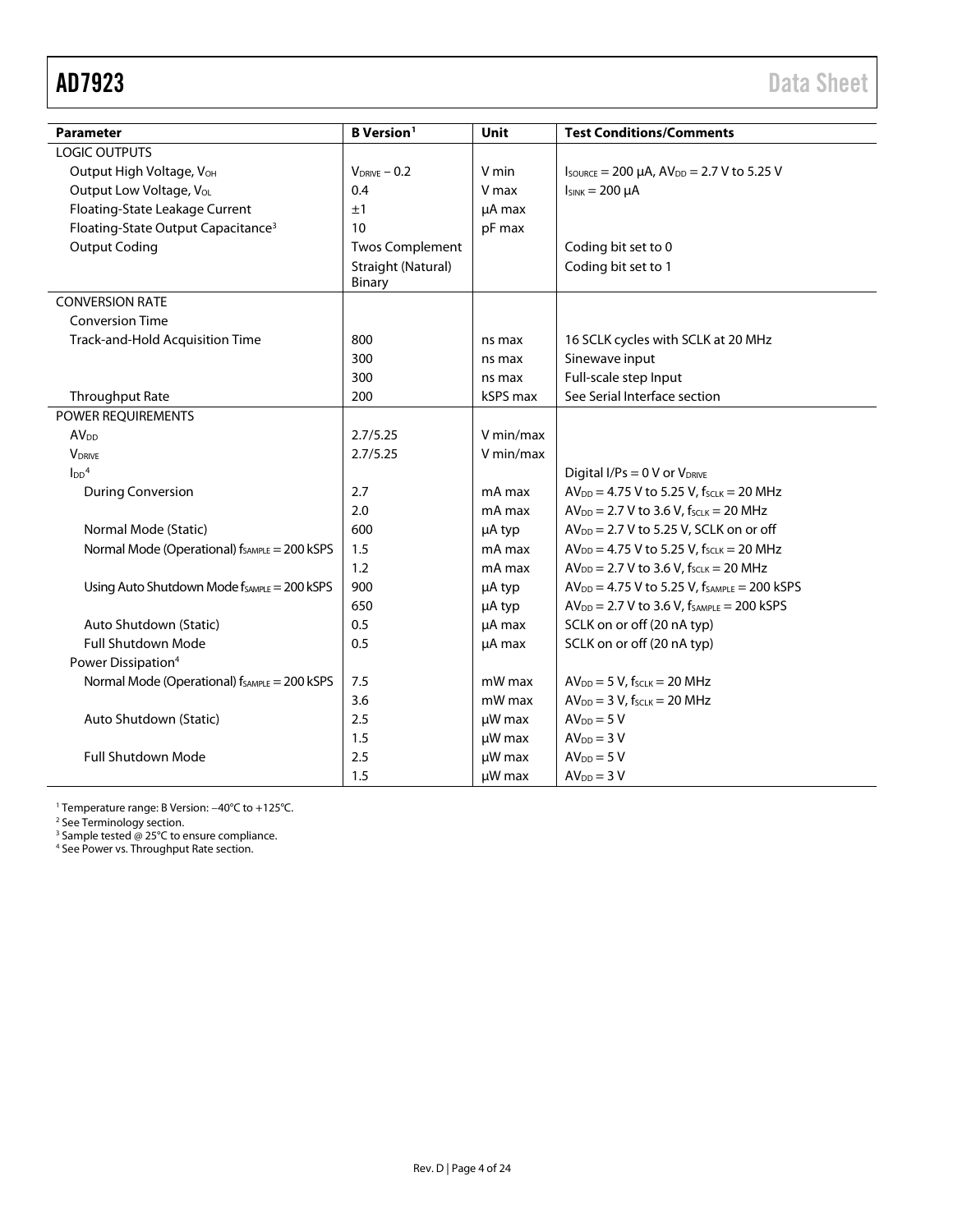## <span id="page-4-0"></span>TIMING SPECIFICATIONS

 $AV_{DD} = 2.7 V$  to 5.25 V,  $V_{DRIVE} \le AV_{DD}$ ,  $REF_{IN} = 2.5 V$ ,  $T_A = T_{MIN}$  to  $T_{MAX}$ , unless otherwise noted.<sup>1</sup>

#### **Table 2.**

|                             | Limit at T <sub>MIN</sub> , T <sub>MAX</sub> |                                |            |                                                                                   |
|-----------------------------|----------------------------------------------|--------------------------------|------------|-----------------------------------------------------------------------------------|
| <b>Parameter</b>            | $AVDD = 3 V$                                 | $AV_{DD} = 5 V$                | Unit       | <b>Description</b>                                                                |
| $f_{SCLK}^2$                | 10                                           | 10                             | kHz min    |                                                                                   |
|                             | 20                                           | 20                             | MHz max    |                                                                                   |
| <b>t</b> <sub>CONVERT</sub> | $16 \times t_{SCLK}$                         | $16 \times t_{SCLK}$           |            |                                                                                   |
| tQUIET                      | 50                                           | 50                             | ns min     | Minimum quiet time required between $\overline{CS}$ rising edge and start of next |
|                             |                                              |                                |            | conversion                                                                        |
| t <sub>2</sub>              | 10                                           | 10                             | ns min     | CS to SCLK set-up time                                                            |
| $t_3^3$                     | 35                                           | 30                             | ns max     | Delay from CS until DOUT three-state disabled                                     |
| $t_4$ <sup>3</sup>          | 40                                           | 40                             | ns max     | Data access time after SCLK falling edge                                          |
| t <sub>5</sub>              | $0.4 \times t$ SCLK                          | $0.4 \times t$ <sub>SCLK</sub> | ns min     | SCLK low pulse width                                                              |
| $t_6$                       | $0.4 \times t$ <sub>SCLK</sub>               | $0.4 \times t$ SCLK            | ns min     | SCLK high pulse width                                                             |
| t <sub>7</sub>              | 10                                           | 10                             | ns min     | SCLK to DOUT valid hold time                                                      |
| $t_8{}^4$                   | 15/45                                        | 15/35                          | ns min/max | SCLK falling edge to DOUT high impedance                                          |
| t9                          | 10                                           | 10                             | ns min     | DIN set-up time prior to SCLK falling edge                                        |
| $t_{10}$                    | 5                                            | 5                              | ns min     | DIN hold time after SCLK falling edge                                             |
| $t_{11}$                    | 20                                           | 20                             | ns min     | Sixteenth SCLK falling edge to CS high                                            |
| $t_{12}$                    |                                              |                                | us max     | Power-Up time from full power-down/auto shutdown mode                             |

<sup>1</sup> Sample tested at 25°C to ensure compliance. All input signals are specified with  $t_R = t_F = 5$  ns (10% to 90% of AV<sub>DD</sub>) and timed from a voltage level of 1.6 V. See Figure 2. The 3 V operating range spans from 2.7 V to 3.6 V. The 5 V operating range spans from 4.75 V to 5.25 V.

<sup>2</sup> The mark/space ratio for the SCLK input is 40/60 to 60/40.

 $^3$  Measured with the load circuit o[f Figure 2](#page-4-1) and defined as the time required for the output to cross 0.4 V or 0.7  $\times$  V $_{\rm{DRVE}}$ .

<span id="page-4-1"></span> $^4$  t<sub>8</sub> is derived from the measured time taken by the data outputs to change 0.5 V when loaded with the circuit o[f Figure 2.](#page-4-1) The measured number is then extrapolated back to remove the effects of charging or discharging the 50 pF capacitor. This means that the time, quoted in the timing characteristics t<sub>8</sub>, is the true bus relinquish time of the part and is independent of the bus loading.



*Figure 2. Load Circuit for Digital Output Timing Specification*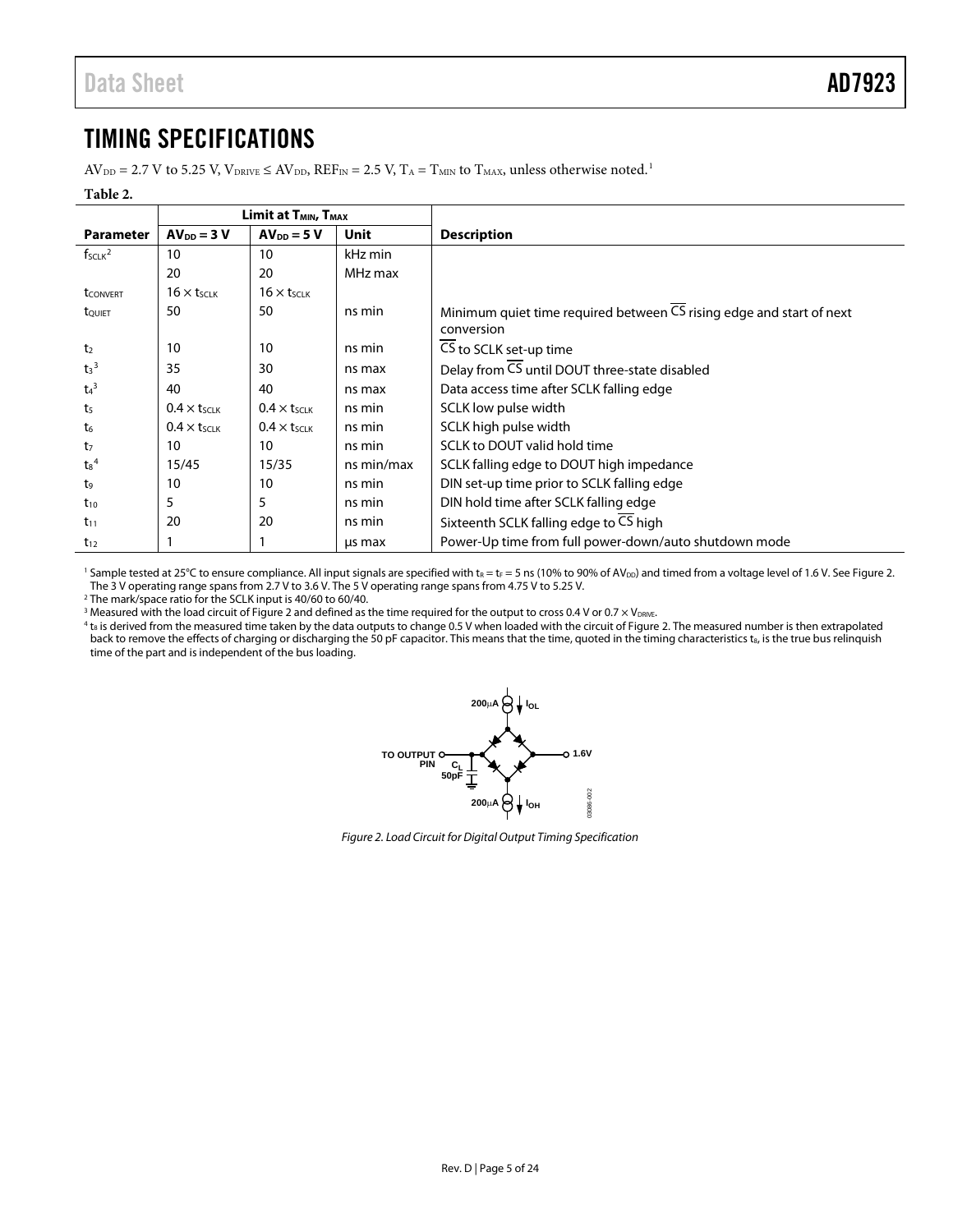## <span id="page-5-0"></span>ABSOLUTE MAXIMUM RATINGS

 $T_A = 25^{\circ}$ C, unless otherwise noted.

### **Table 3.**

| <b>Parameter</b>                                         | Rating                               |
|----------------------------------------------------------|--------------------------------------|
| AV <sub>DD</sub> to AGND                                 | $-0.3$ V to $+7$ V                   |
| <b>VDRIVE TO AGND</b>                                    | $-0.3$ V to AV <sub>pp</sub> + 0.3 V |
| Analog Input Voltage to AGND                             | $-0.3$ V to AV <sub>pp</sub> + 0.3 V |
| Digital Input Voltage to AGND                            | $-0.3$ V to $+7$ V                   |
| Digital Output Voltage to AGND                           | $-0.3$ V to AV <sub>pp</sub> + 0.3 V |
| <b>REF<sub>IN</sub></b> to AGND                          | $-0.3$ V to $AV_{DD}$ + 0.3 V        |
| Input Current to Any Pin Except<br>Supplies <sup>1</sup> | $+10 \text{ mA}$                     |
| Operating Temperature Range                              |                                      |
| <b>Commercial (B Version)</b>                            | $-40^{\circ}$ C to $+125^{\circ}$ C  |
| Storage Temperature Range                                | $-65^{\circ}$ C to $+150^{\circ}$ C  |
| Junction Temperature                                     | $150^{\circ}$ C                      |
| <b>TSSOP Package, Power Dissipation</b>                  | 450 mW                               |
| $\theta_{JA}$ Thermal Impedance                          | 150.4°C/W (TSSOP)                    |
| $\theta_{\text{JC}}$ Thermal Impedance                   | 27.6°C/W (TSSOP)                     |
| Lead Temperature, Soldering                              |                                      |
| Vapor Phase (60 sec)                                     | $215^{\circ}$ C                      |
| Infrared (15 sec)                                        | $220^{\circ}$ C                      |
| Pb-free Temperature, Soldering                           |                                      |
| Reflow                                                   | $260(+0)$ °C                         |
| ESD                                                      | $1.5$ kV                             |

Stresses above those listed under Absolute Maximum Ratings may cause permanent damage to the device. This is a stress rating only and functional operation of the device at these or any other conditions above those indicated in the operational section of this specification is not implied. Exposure to absolute maximum rating conditions for extended periods may affect device reliability.

<span id="page-5-2"></span><sup>1</sup> Transient currents of up to 100 mA do not cause SCR latchup.

#### <span id="page-5-1"></span>**ESD CAUTION**

ESD (electrostatic discharge) sensitive device. Electrostatic charges as high as 4000 V readily accumulate on the human body and test equipment and can discharge without detection. Although this product features proprietary ESD protection circuitry, permanent damage may occur on devices subjected to high energy electrostatic discharges. Therefore, proper ESD precautions are recommended to avoid performance degradation or loss of functionality.

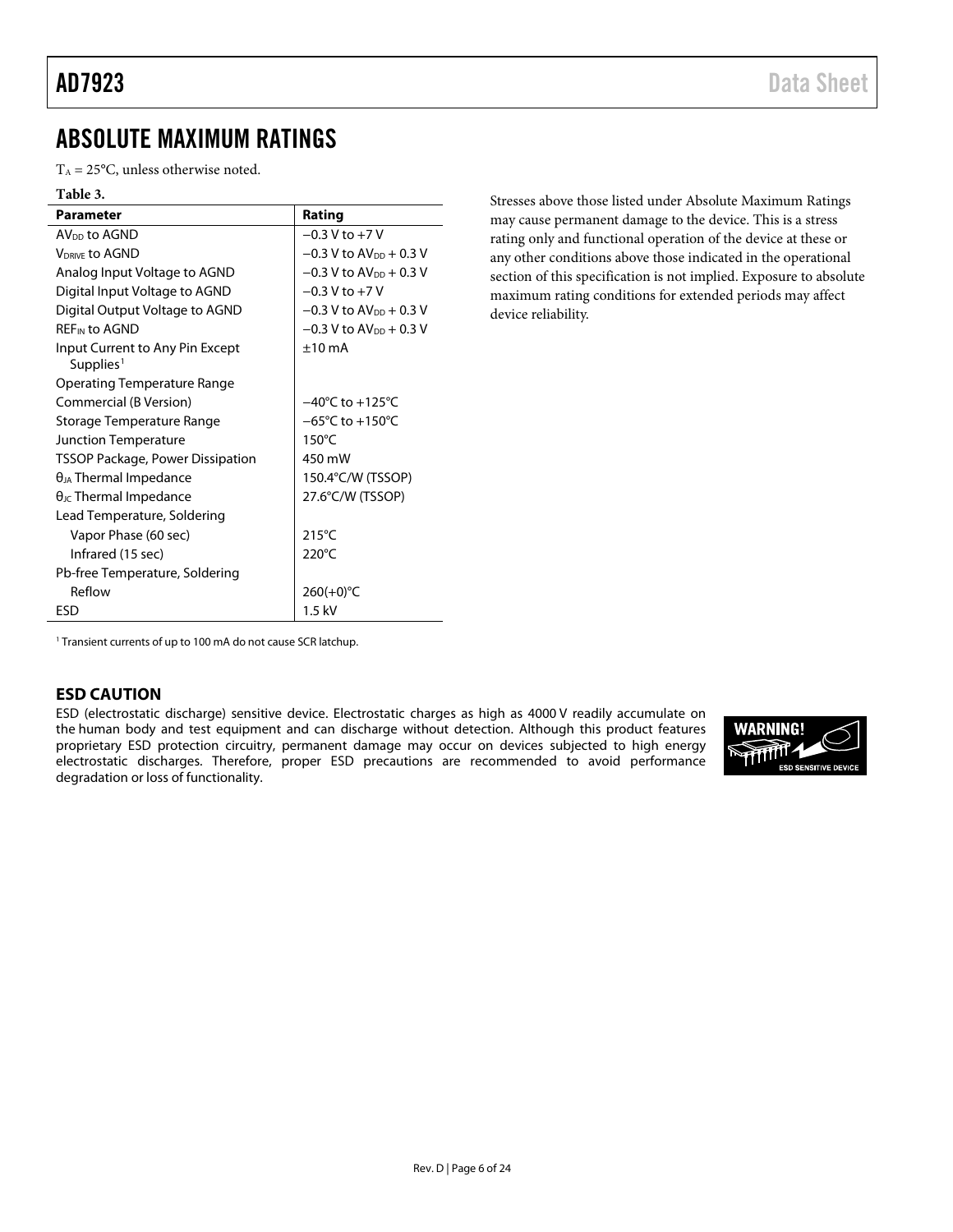## <span id="page-6-0"></span>PIN CONFIGURATION AND FUNCTION DESCRIPTION



#### *Figure 3. Pin Configuration*

### **Table 4. Pin Function Descriptions**

 $\overline{\phantom{a}}$ 

| <b>PIN</b>      |                           |                                                                                                                                                                                                                                                                                                                                                                                                                                                                                                                                                                                                                                            |
|-----------------|---------------------------|--------------------------------------------------------------------------------------------------------------------------------------------------------------------------------------------------------------------------------------------------------------------------------------------------------------------------------------------------------------------------------------------------------------------------------------------------------------------------------------------------------------------------------------------------------------------------------------------------------------------------------------------|
| No.             | <b>Mnemonic</b>           | <b>Function</b>                                                                                                                                                                                                                                                                                                                                                                                                                                                                                                                                                                                                                            |
| $\overline{1}$  | <b>SCLK</b>               | Serial Clock. Logic Input. SCLK provides the serial clock for accessing data for the part. This clock input is also used<br>as the clock source for the AD7923 conversion process.                                                                                                                                                                                                                                                                                                                                                                                                                                                         |
| $\overline{2}$  | <b>DIN</b>                | Data In. Logic Input. Data to be written to the control register is provided on this input and is clocked into the<br>register on the falling edge of SCLK (see the Control Register Descriptions section).                                                                                                                                                                                                                                                                                                                                                                                                                                |
| 3               | $\overline{CS}$           | Chip Select. Active low logic input. This input provides the dual function of initiating conversions on the AD7923<br>and framing the serial data transfer.                                                                                                                                                                                                                                                                                                                                                                                                                                                                                |
| 4, 8,<br>13, 16 | <b>AGND</b>               | Analog Ground. Ground reference point for all analog circuitry on the AD7923. All analog input signals and any<br>external reference signal should be referred to this AGND voltage. All AGND pins should be connected together.                                                                                                                                                                                                                                                                                                                                                                                                           |
| 5, 6            | <b>AV<sub>DD</sub></b>    | Analog Power Supply Input. The AV <sub>DD</sub> range for the AD7923 is from 2.7 V to 5.25 V. For the 0 V to 2 $\times$ REF <sub>IN</sub> range,<br>AV <sub>DD</sub> should be from 4.75 V to 5.25 V.                                                                                                                                                                                                                                                                                                                                                                                                                                      |
| $\overline{7}$  | <b>REF<sub>IN</sub></b>   | Reference Input for the AD7923. An external reference must be applied to this input. The voltage range for the<br>external reference is 2.5 V $\pm$ 1% for specified performance.                                                                                                                                                                                                                                                                                                                                                                                                                                                          |
| 12 to 9         | VINO to VIN3              | Analog Input 0 through Analog Input 3. Four single-ended analog input channels that are multiplexed into the on-<br>chip track-and-hold. The analog input channel to be converted is selected by using the Address Bits ADD1 and<br>ADD0 of the control register. The address bits in conjunction with the SEQ1 and SEQ0 bits allow the sequencer to<br>be programmed. The input range for all input channels can extend from 0 V to REF <sub>IN</sub> or from 0 V to $2 \times$ REF <sub>IN</sub> as<br>selected via the range bit in the control register. Any unused input channels must be connected to AGND to avoid<br>noise pickup. |
| 14              | <b>DOUT</b>               | Data Out. Logic Output. The conversion result from the AD7923 is provided on this output pin as a serial data<br>stream. The AD7923 serial data stream consists of two leading 0s, and two address bits indicating which channel<br>the conversion result corresponds to, followed by 12 bits of conversion data, MSB first. The output coding can be<br>selected as straight binary or twos complement via the coding bit in the control register. The data bits are clocked<br>out of the AD7923 on the SCLK falling edge.                                                                                                               |
| 15              | <b>V</b> <sub>DRIVE</sub> | Logic Power Supply Input. The voltage supplied at this pin determines at which voltage the serial interface<br>operates.                                                                                                                                                                                                                                                                                                                                                                                                                                                                                                                   |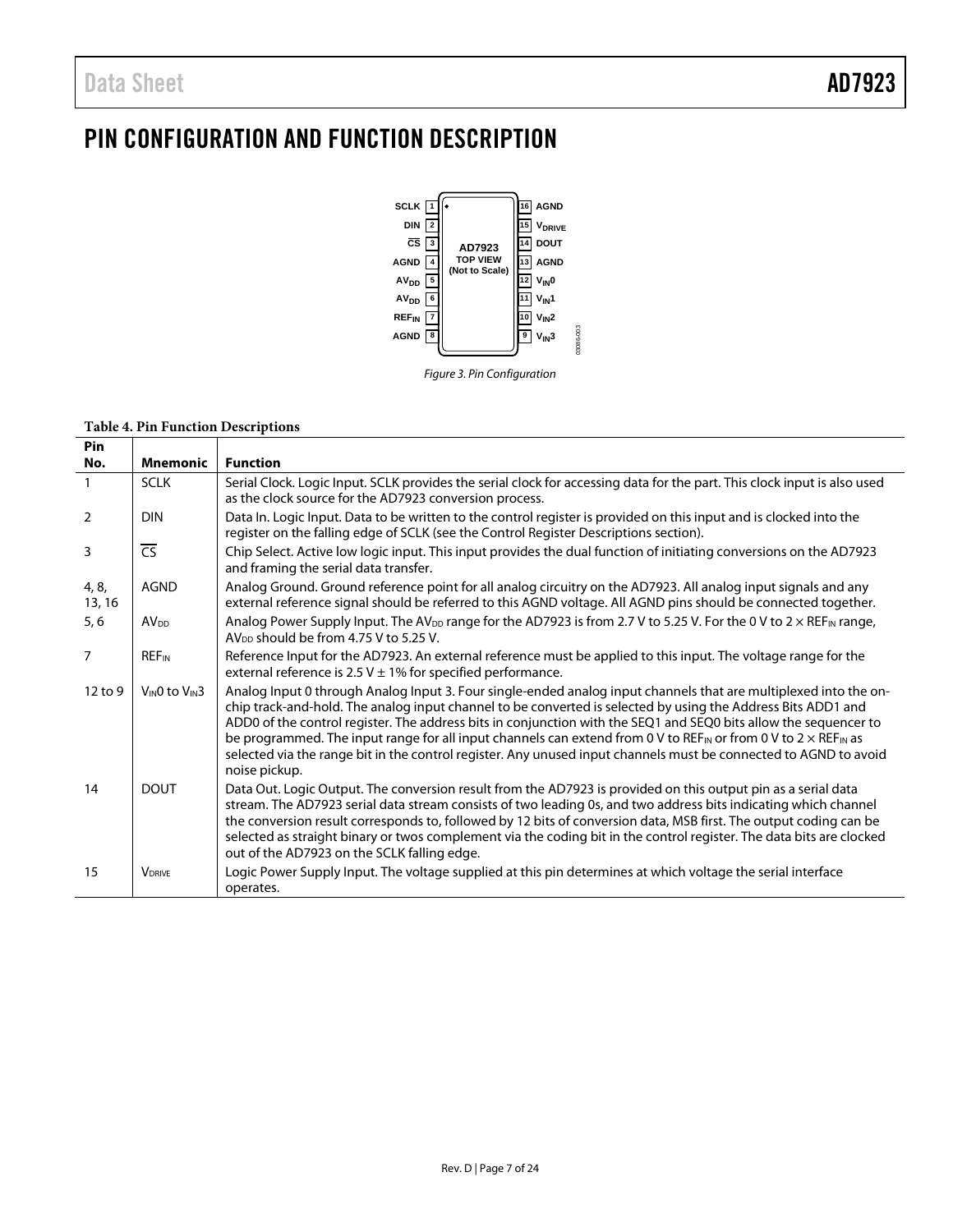## <span id="page-7-0"></span>TYPICAL PERFORMANCE CHARACTERISTICS



*Figure 4. Dynamic Performance at 200 kSPS*



*Figure 5. SINAD vs. Analog Input Frequency for Various Supply Voltages at 200 kSPS*



<span id="page-7-1"></span>*Figure 6. PSRR vs. Supply Ripple Frequency*



*Figure 7. THD vs. Analog Input Frequency for Various Supply Voltages at 200 kSPS*



<span id="page-7-2"></span>*Figure 8. THD vs. Analog Input Frequency for Various Source Impedances*



*Figure 9. Typical INL*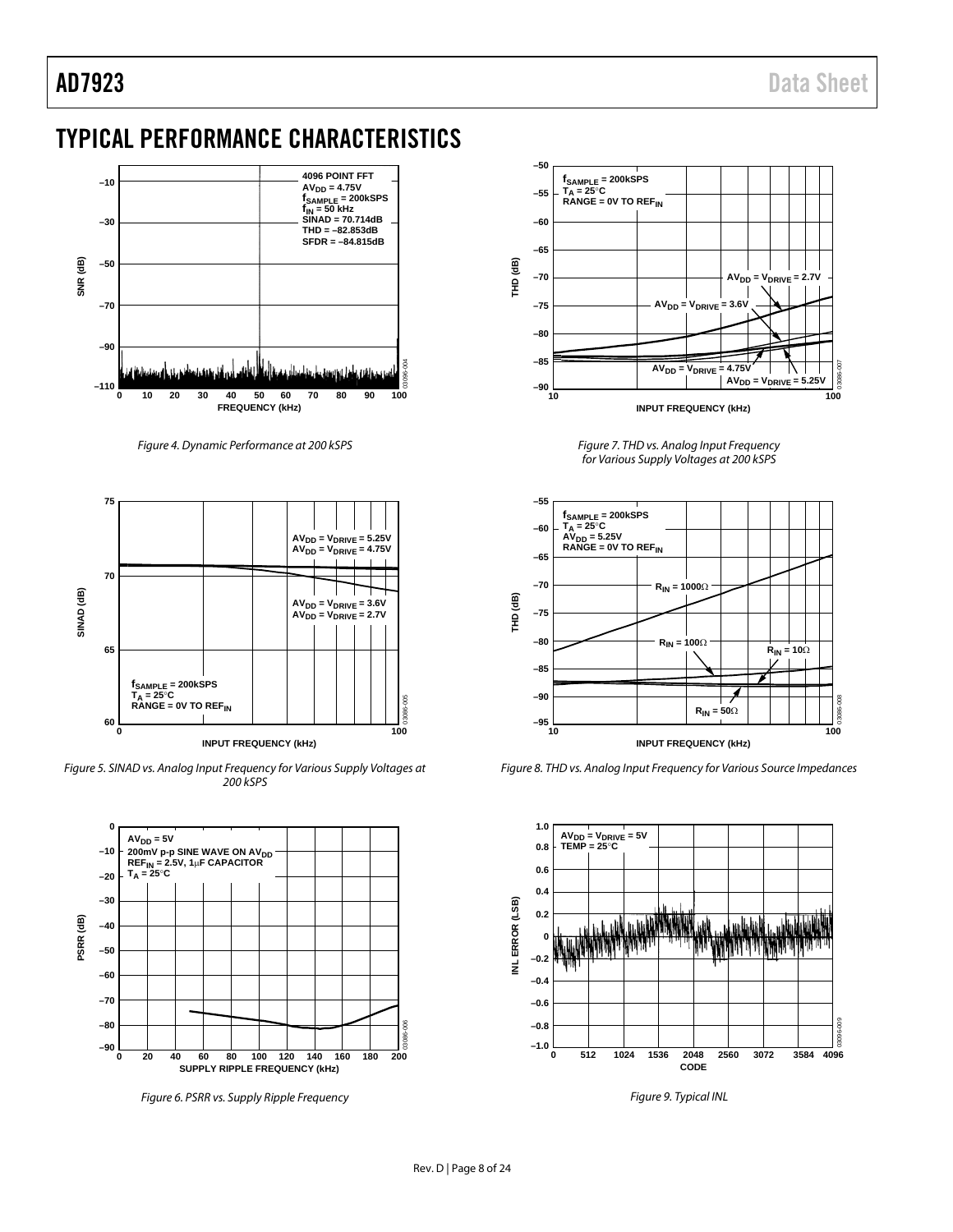

*Figure 10. Typical DNL*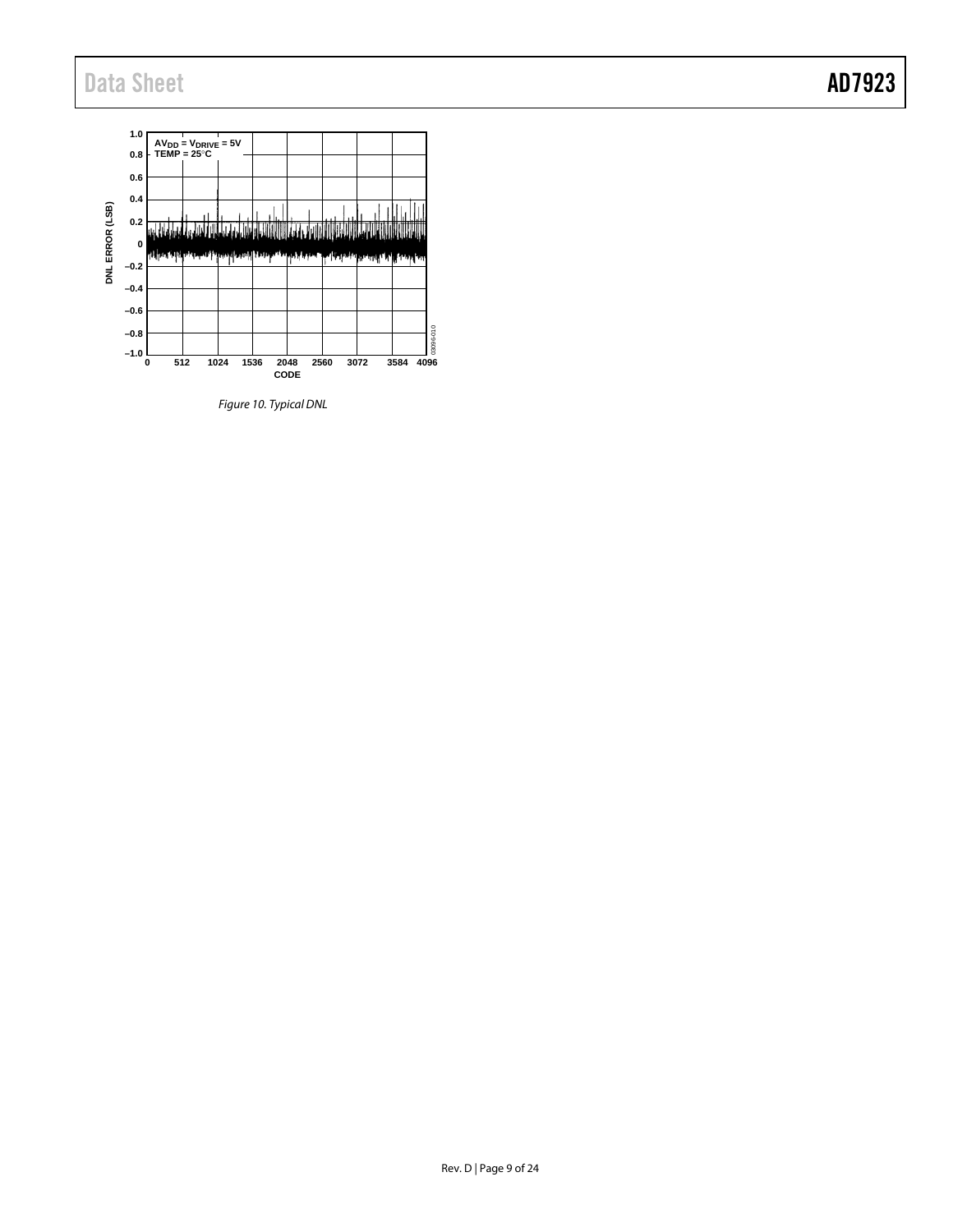### <span id="page-9-0"></span>**TERMINOLOGY**

#### **Integral Nonlinearity**

This is the maximum deviation from a straight line passing through the endpoints of the ADC transfer function. The endpoints of the transfer function are zero scale, a point 1 LSB below the first code transition, and full scale, a point 1 LSB above the last code transition.

#### **Differential Nonlinearity**

This is the difference between the measured and the ideal 1 LSB change between any two adjacent codes in the ADC.

#### **Offset Error**

This is the deviation of the first code transition (00 ... 000) to  $(00 \dots 001)$  from the ideal, that is, AGND + 1 LSB.

#### **Offset Error Match**

This is the difference in offset error between any two channels.

#### **Gain Error**

This is the deviation of the last code transition (111 ... 110) to (111 ... 111) from the ideal (that is,  $REF_{IN}-1$  LSB) after the offset error has been adjusted.

#### **Gain Error Match**

This is the difference in gain error between any two channels.

#### **Zero-Code Error**

This applies when using the twos complement output coding option, in particular, with the  $2 \times \text{REF}_{IN}$  input range when −REF<sub>IN</sub> to +REF<sub>IN</sub> is biased around the REF<sub>IN</sub> point. It defined as the deviation of the midscale transition (all 0s to all 1s) from the ideal  $V_{IN}$  voltage, that is,  $REF_{IN}-1$  LSB.

#### **Zero-Code Error Match**

This is the difference in zero-code error between any two channels.

#### **Positive Gain Error**

This applies when using the twos complement output coding option, in particular, with the  $2 \times \text{REF}_{\text{IN}}$  input range when −REFIN to +REFIN is biased around the REFIN point. It is the deviation of the last code transition (011 ... 110) to (011 ... 111) from the ideal (that is,  $+REF_{IN}-1$  LSB) after the zero-code error has been adjusted.

#### **Positive Gain Error Match**

This is the difference in positive gain error between any two channels.

#### **Negative Gain Error**

This applies when using the twos complement output coding option, in particular, with the  $2 \times \text{REF}_{IN}$  input range when  $-REF_{IN}$  to +REF<sub>IN</sub> is biased around the REF<sub>IN</sub> point. It is the deviation of the first code transition (100 ... 000) to (100 ... 001) from the ideal (that is,  $-REF_{IN}+1$  LSB) after the zero-code error has been adjusted.

#### **Negative Gain Error Match**

This is the difference in negative gain error between any two channels.

#### **Channel-to-Channel Isolation**

Channel-to-channel isolation is a measure of the level of crosstalk between channels. It is measured by applying a full-scale 400 kHz sine wave signal to all three nonselected input channels and determining how much that signal is attenuated in the selected channel with a 50 kHz signal. The figure is given in the worst-case across all four channels for the AD7923.

#### **Power Supply Rejection (PSR)**

Variations in power supply affect the full-scale transition, but not the converter's linearity. Power supply rejection is the maximum change in the full-scale transition point from a change in power supply voltage from the nominal value.

[Figure 6](#page-7-1) shows the power supply rejection ratio vs. supply ripple frequency for the AD7923 with no decoupling. The power supply rejection ratio is defined as the ratio of the power in the ADC output at full-scale frequency, f, to the power of a 200 mV p-p sine wave applied to the ADC AV<sub>DD</sub> supply of frequency fs:

 $PSSR$  ( $dB$ ) = 10 $log(Pf/Pf<sub>S</sub>)$ 

Pf is equal to the power at frequency f in the ADC output; Pfs is equal to the power at frequency fs coupled onto the ADC AV<sub>DD</sub> supply.

#### **Track-and-Hold Acquisition Time**

The track-and-hold amplifier returns into track mode at the end of conversion. Track-and-hold acquisition time is the time required for the output of the track-and-hold amplifier to reach its final value, within ±1 LSB, after the end of conversion.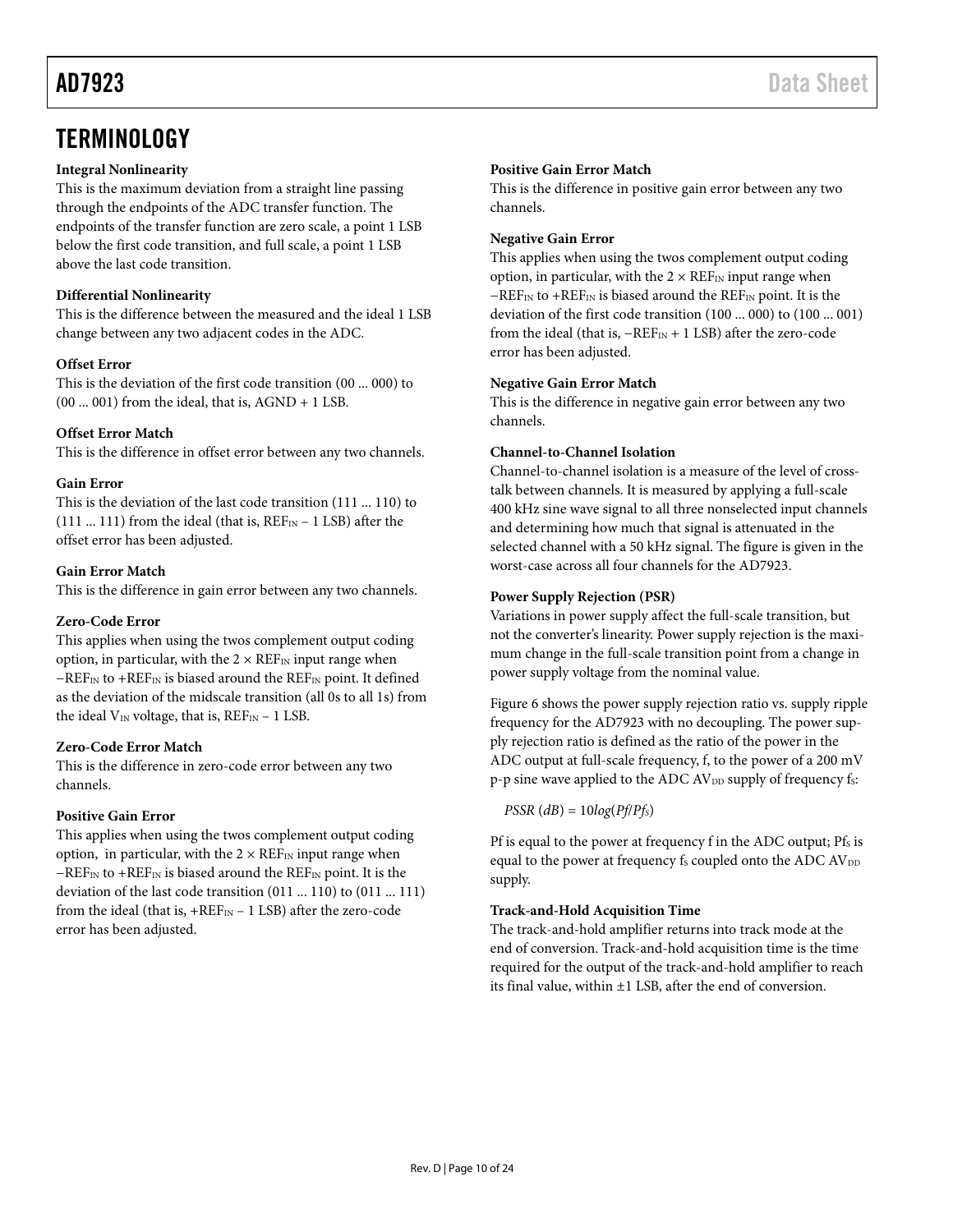#### **Signal-to-(Noise + Distortion) (SINAD) Ratio**

This is the measured ratio of SINAD at the output of the ADC. The signal is the rms amplitude of the fundamental. Noise is the sum of all nonfundamental signals up to half the sampling frequency  $(f_s/2)$ , excluding dc. The ratio is dependent on the number of quantization levels in the digitization process, the more levels, the smaller the quantization noise. The theoretical SINAD ratio for an ideal N-bit converter with a sine wave input is given by

*SINAD* = (6.02*N* + 1.76) *dB*

Thus for a 12-bit converter, this is 74 dB.

#### **Total Harmonic Distortion (THD)**

THD is the ratio of the rms sum of harmonics to the fundamental. For the AD7923, it is defined as

$$
THD(dB) = 20 \log \frac{\sqrt{V_2^2 + V_3^2 + V_4^2 + V_5^2 + V_6^2}}{V_1}
$$

where  $V_1$  is the rms amplitude of the fundamental and  $V_2$ ,  $V_3$ , *V4, V5*, and *V6* are the rms amplitudes of the second through the sixth harmonics.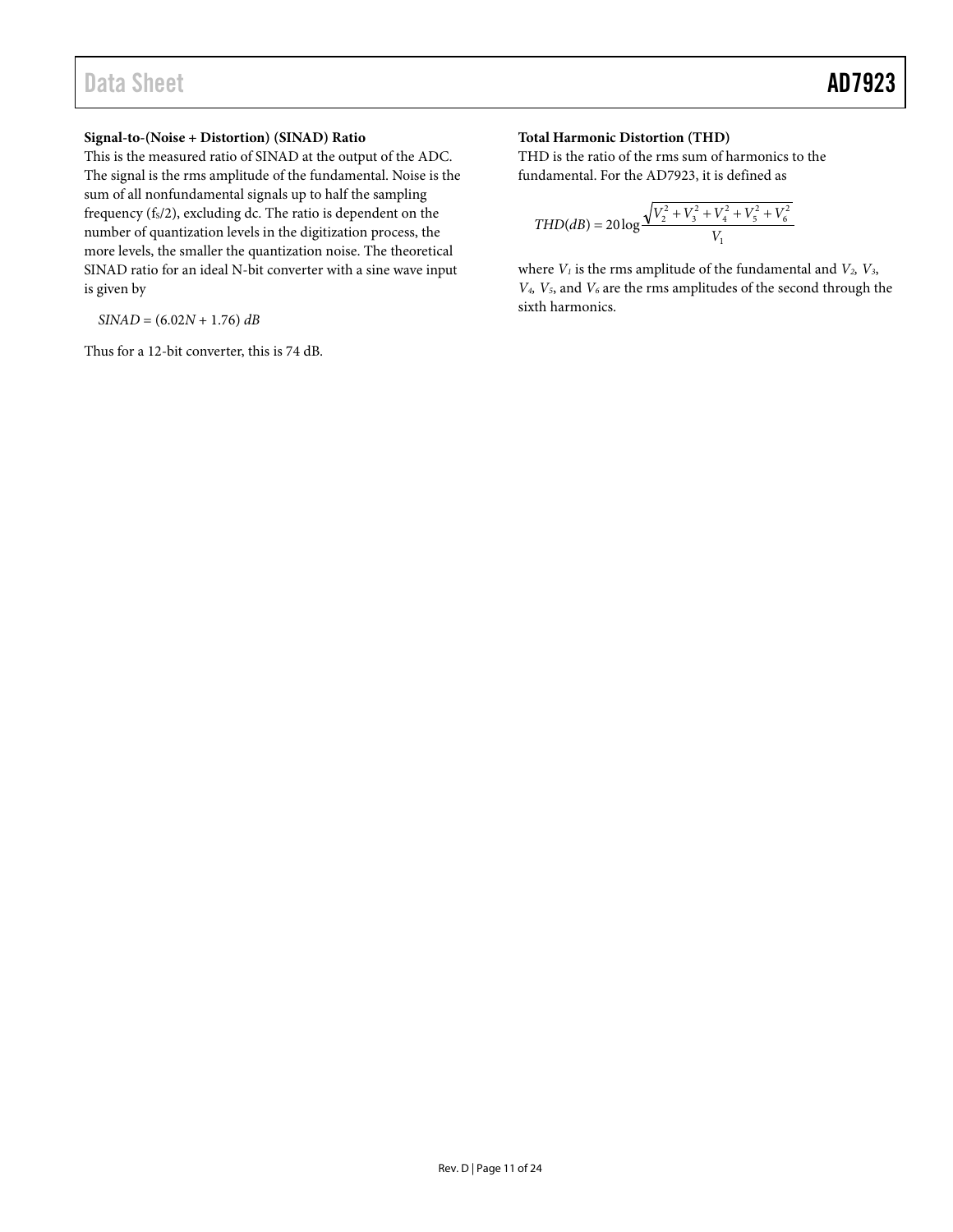## <span id="page-11-0"></span>CONTROL REGISTER DESCRIPTIONS

The control register on the AD7923 is a 12-bit, write-only register. Data is loaded from the DIN pin of the AD7923 on the falling edge of SCLK. The data is transferred on the DIN line at the same time that the conversion result is read from the part. The data transferred on the DIN line corresponds to the

AD7923 configuration for the next conversion. This requires 16 serial clocks for every data transfer. Only the information provided on the first 12 falling clock edges (after  $\overline{\text{CS}}$  falling edge) is loaded to the control register. MSB denotes the first bit in the data stream. The bit functions are outlined i[n Table 5.](#page-11-1)

#### <span id="page-11-1"></span>**Table 5. Control Register Bit Functions**

| <b>MSB</b>   |      |              |              |         |                  |                 |                 |      |              |              | <b>LSB</b>    |
|--------------|------|--------------|--------------|---------|------------------|-----------------|-----------------|------|--------------|--------------|---------------|
| <b>WRITE</b> | SEQ1 | <b>DONTC</b> | <b>DONTC</b> | $ADD^*$ | ADD <sub>0</sub> | PM <sub>1</sub> | PM <sub>0</sub> | SEQ0 | <b>DONTC</b> | <b>RANGE</b> | <b>CODING</b> |

| Table 6.     |                                      |                                                                                                                                                                                                                                                                                                                                                                                                                                                                                                                                                                                                                  |
|--------------|--------------------------------------|------------------------------------------------------------------------------------------------------------------------------------------------------------------------------------------------------------------------------------------------------------------------------------------------------------------------------------------------------------------------------------------------------------------------------------------------------------------------------------------------------------------------------------------------------------------------------------------------------------------|
| <b>Bit</b>   | <b>Name</b>                          | <b>Description</b>                                                                                                                                                                                                                                                                                                                                                                                                                                                                                                                                                                                               |
| 11           | <b>WRITE</b>                         | The value written to this bit of the control register determines whether the following 11 bits are loaded to the<br>control register. If this bit is a 1, the following 11 bits are written to the control register. If it is a 0, the remaining<br>11 bits are not loaded to the control register and it remains unchanged.                                                                                                                                                                                                                                                                                     |
| 10           | SEQ1                                 | The SEQ1 bit in the control register is used with the SEQ0 bit to control the use of the sequencer function (see<br>Table 9).                                                                                                                                                                                                                                                                                                                                                                                                                                                                                    |
| $7 - 6$      | ADD <sub>1</sub><br>ADD <sub>0</sub> | These two address bits are loaded at the end of the present conversion and select which analog input channel is<br>converted in the next serial transfer, or they can also be used to select the final channel in a consecutive sequence,<br>as described in Table 9. The selected input channel is decoded, as shown in Table 7. The next channel to be<br>converted on is selected by the mux on the 14th SCLK falling edge. Channel address bits corresponding to the<br>conversion result are also output on the DOUT serial data stream prior to the 12 bits of data (see the Serial Interface<br>section). |
| 5, 4         | PM <sub>1</sub><br>PM <sub>0</sub>   | Power management bits. These two bits decode the mode of operation of the AD7923, as shown in Table 8.                                                                                                                                                                                                                                                                                                                                                                                                                                                                                                           |
| 3            | SEQ0                                 | The SEQ0 bit in the control register is used with the SEQ1 bit to control the use of the sequencer function.<br>(see Table 9).                                                                                                                                                                                                                                                                                                                                                                                                                                                                                   |
| $2, 9 - 8$   | <b>DONTC</b>                         | Don't care.                                                                                                                                                                                                                                                                                                                                                                                                                                                                                                                                                                                                      |
|              | RANGE                                | This bit selects the analog input range to be used on the AD7923. If it is set to 0, the analog input range extends from<br>0 V to $2 \times$ REF <sub>IN</sub> . If it is set to 1, the analog input range extends from 0 V to REF <sub>IN</sub> (for the next conversion). For the 0 V<br>to $2 \times$ REF <sub>IN</sub> range, $AV_{DD} = 4.75$ V to 5.25 V.                                                                                                                                                                                                                                                 |
| $\mathbf{0}$ | <b>CODING</b>                        | This bit selects the type of output coding the AD7923 uses for the conversion result. If this bit is set to 0, the output<br>coding for the part is twos complement. If this bit is set to 1, the output coding from the part is straight binary (for<br>the next conversion).                                                                                                                                                                                                                                                                                                                                   |

#### <span id="page-11-2"></span>**Table 7. Channel Selection**

| ADD1 | <b>ADD0</b> | <b>Analog Input Channel</b> |
|------|-------------|-----------------------------|
|      | ν           | $V_{\text{IN}}0$            |
|      |             | $V_{IN}1$                   |
|      | ν           | $V_{IN}2$                   |
|      |             | $V_{IN}3$                   |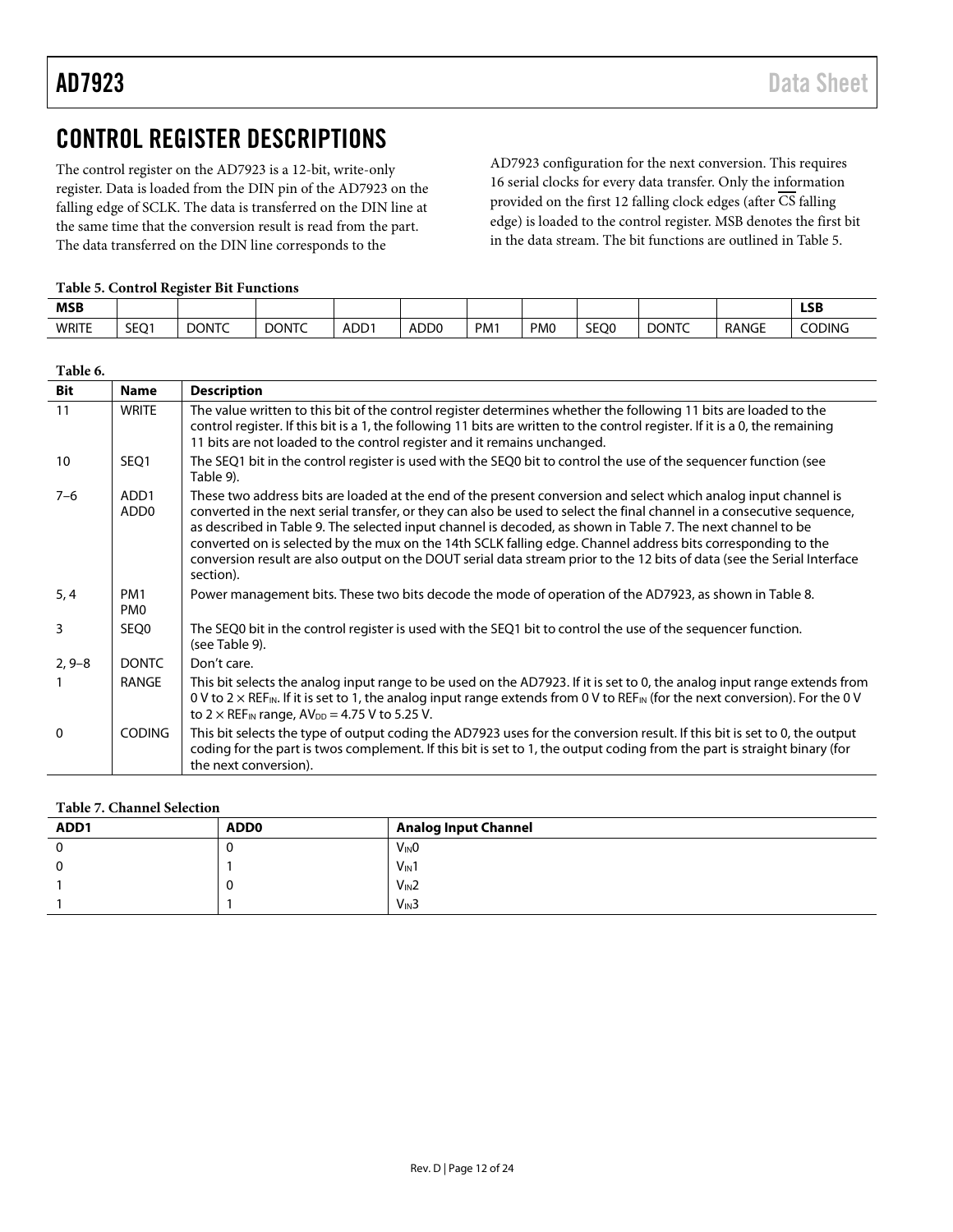<span id="page-12-2"></span>

| PM <sub>1</sub> | <b>PMO</b> | Mode                                                                                                                                                                                                                                                                                                                          |
|-----------------|------------|-------------------------------------------------------------------------------------------------------------------------------------------------------------------------------------------------------------------------------------------------------------------------------------------------------------------------------|
|                 |            | Normal operation. In this mode, the AD7923 remains in full power mode, regardless of the status of any of the logic inputs.<br>This mode allows the fastest possible throughput rate from the AD7923.                                                                                                                         |
|                 | 0          | Full shutdown. In this mode, the AD7923 is in full shutdown mode with all circuitry on the AD7923 powering down. The<br>AD7923 retains the information in the control register while in full shutdown. The part remains in full shutdown until these<br>bits are changed.                                                     |
| $\Omega$        |            | Auto shutdown. In this mode, the AD7923 automatically enters full shutdown mode at the end of each conversion when the<br>control register is updated. Wake-up time from full shutdown is 1 µs, and the user should ensure that 1 µs has elapsed<br>before attempting to perform a valid conversion on the part in this mode. |
|                 |            | Invalid selection. This configuration is not allowed.                                                                                                                                                                                                                                                                         |

#### <span id="page-12-0"></span>**SEQUENCER OPERATION**

The configuration of the SEQ1 and SEQ0 bits in the control register allows the user to select a particular mode of operation of the sequencer function. [Table 9](#page-12-1) outlines the three modes of operation of the sequencer.

<span id="page-12-1"></span>

| <b>Table 9. Sequence Selection</b> |      |                                                                                                                                                                                                                                                                                                                                                                                                                                                                  |  |  |  |  |
|------------------------------------|------|------------------------------------------------------------------------------------------------------------------------------------------------------------------------------------------------------------------------------------------------------------------------------------------------------------------------------------------------------------------------------------------------------------------------------------------------------------------|--|--|--|--|
| SEQ <sub>1</sub>                   | SEQ0 | <b>Sequence Type</b>                                                                                                                                                                                                                                                                                                                                                                                                                                             |  |  |  |  |
| $\Omega$                           | X    | This configuration means that the sequence function is not used. The analog input channel selected for each individual<br>conversion is determined by the contents of Channel Address Bits ADD1 and ADD0 in each prior write operation. This<br>mode of operation reflects the traditional operation of a multichannel ADC without the sequencer function being used,<br>where each write to the AD7923 selects the next channel for conversion (see Figure 11). |  |  |  |  |
|                                    | 0    | If the SEQ1 and SEQ0 bits are set in this way, the sequence function is not interrupted upon completion of the write<br>operation. This allows other bits in the control register to be altered between conversions while in a sequence without<br>terminating the cycle.                                                                                                                                                                                        |  |  |  |  |
|                                    |      | This configuration is used in conjunction with Channel Address Bits ADD1 and ADD0 to program continuous conversions<br>on a consecutive sequence of channels from Channel 0 to a selected final channel as determined by the channel address<br>bits in the control register (see Figure 12).                                                                                                                                                                    |  |  |  |  |

[Figure 11](#page-12-3) reflects the traditional operation of a multichannel ADC, where each serial transfer selects the next channel for conversion. In this mode of operation the sequencer function is not used.

[Figure 12](#page-12-4) shows how to program the AD7923 to continuously convert on a sequence of consecutive channels from Channel 0 to a selected final channel. To exit this mode of operation and revert back to the traditional mode of operation of a multichannel ADC (as outlined in [Figure 11\)](#page-12-3), ensure that the write  $bit = 1$  and  $SEQ1 = SEQ0 = 0$  on the next serial transfer.



<span id="page-12-3"></span>



<span id="page-12-4"></span>*Figure 12. SEQ1 Bit = 1, SEQ0 Bit = 1 Flowchart*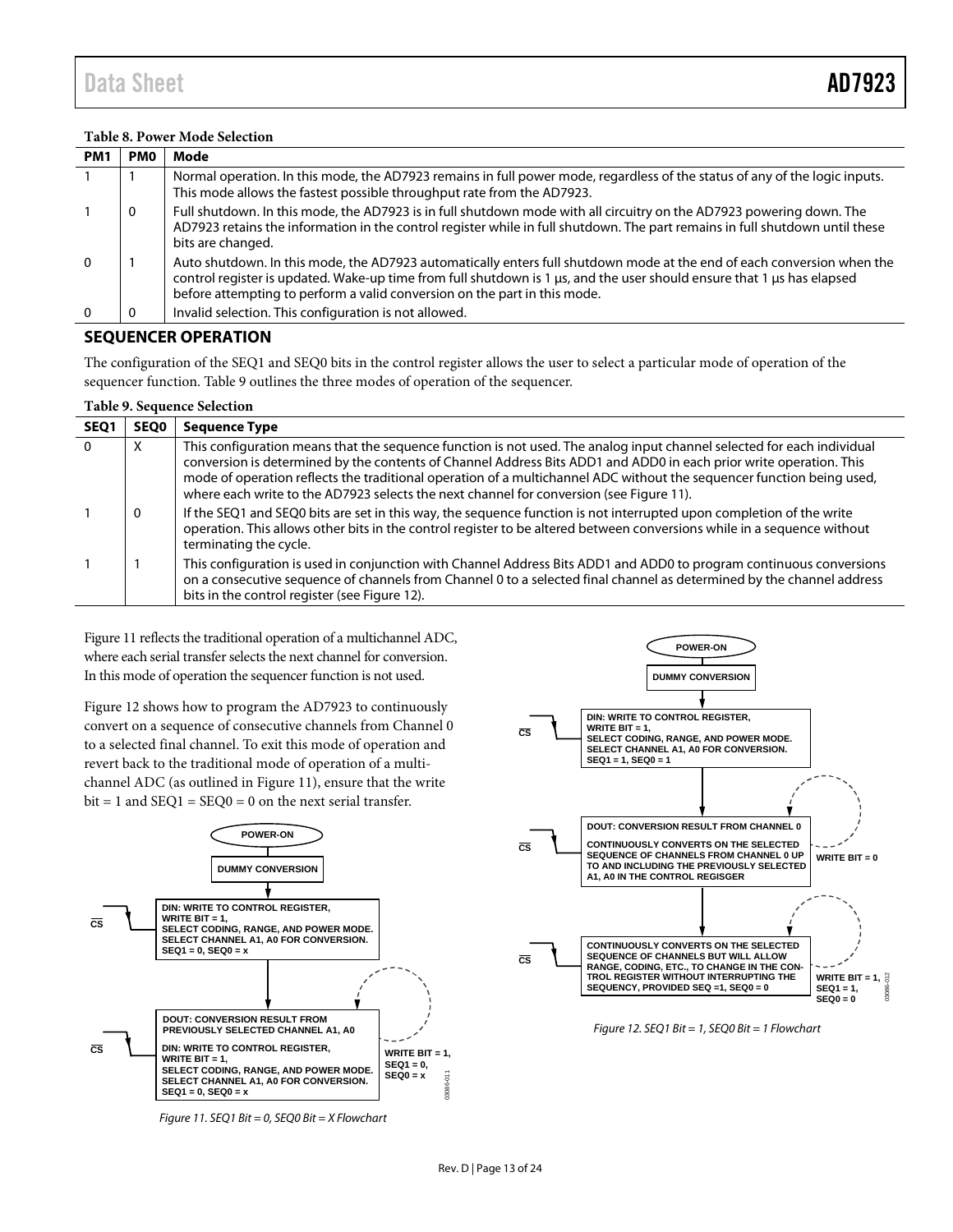### <span id="page-13-0"></span>THEORY OF OPERATION

### <span id="page-13-1"></span>**CIRCUIT INFORMATION**

The AD7923 is a high speed, 4-channel, 12-bit single-supply ADC. The part can be operated from a 2.7 V to 5.25 V supply. When operated from either a 5 V or 3 V supply, the AD7923 is capable of throughput rates of 200 kSPS. The conversion time can be as short as 800 ns when provided with a 20 MHz clock.

The AD7923 provides the user with an on-chip track-and-hold ADC and with a serial interface housed in a 16-lead TSSOP package. The AD7923 has four, single-ended input channels with a channel sequencer, allowing the user to select a channel sequence through which the ADC can cycle with each conseutive CS falling edge. The serial clock input accesses data from the part, controls the transfer of data written to the ADC, and provides the clock source for the successive approximation ADC. The analog input range is 0 V to  $REF_{IN}$  or 0 V to 2  $\times$ REFIN, depending on the status of the RANGE bit in the control register. For the 0 to  $2 \times \text{REF}_{IN}$  range, the part must be operated from a 4.75 V to 5.25 V  $AV<sub>DD</sub>$  supply.

The AD7923 provides flexible power management options to allow the user to achieve the best power performance for a given throughput rate. These options are selected by programming the power management bits, PM1 and PM0, in the control register.

#### <span id="page-13-2"></span>**CONVERTER OPERATION**

The AD7923 is a 12-bit successive approximation ADC based around a capacitive DAC. It can convert analog input signals in the range 0 V to  $REF_{IN}$  or 0 V to 2  $\times$  REF<sub>IN</sub>[. Figure 13](#page-13-3) and [Figure 14](#page-13-4) show simplified schematics of the ADC. The ADC is comprised of a control logic, SAR, and capacitive DAC, which are used to add and subtract fixed amounts of charge from the sampling capacitor to bring the comparator back into a balanced condition. [Figure 13](#page-13-3) shows the ADC during its acquisition phase. SW2 is closed and SW1 is in Position A. The comparator is held in a balanced condition and the sampling capacitor acquires the signal on the selected  $V_{IN}$  channel.



*Figure 13. ADC Acquisition Phase*

<span id="page-13-3"></span>When the ADC starts a conversion (se[e Figure 14\)](#page-13-4), SW2 opens and SW1 moves to Position B, causing the comparator to become unbalanced. The control logic and the capacitive DAC are used to add and subtract fixed amounts of charge from the sampling capacitor to bring the comparator back into balance.

When the comparator is rebalanced, the conversion is complete. The control logic generates the ADC output code. [Figure 16](#page-14-1) and [Figure 17](#page-14-2) show the ADC transfer functions.



*Figure 14. ADC Conversion Phase*

#### <span id="page-13-4"></span>*Analog Input*

[Figure 15](#page-13-5) shows an equivalent circuit of the analog input structure of the AD7923. The two diodes D1 and D2 provide ESD protection for the analog inputs. Care must be taken to ensure that the analog input signal never exceeds the supply rails by more than 200 mV; otherwise these diodes become forward-biased and start conducting current into the substrate. 10 mA is the maximum current these diodes can conduct without causing irreversible damage to the part. Capacitor C1, shown in [Figure 15,](#page-13-5) is typically around 4 pF and can primarily be attributed to pin capacitance. The resistor R1 is a lumped component made up of the on resistance of the track-and-hold switch and includes the on resistance of the input multiplexer. The total resistance is typically about 400  $\Omega$ . Capacitor C2 is the ADC sampling capacitor and has a capacitance of 30 pF typically. For ac applications, removing high frequency components from the analog input signal is recommended by using an RC low-pass filter on the relevant analog input pin. In applications where harmonic distortion and the signal-to-noise ratio are critical, the analog input should be driven from a low impedance source. Large source impedances significantly affect the ac performance of the ADC. This may necessitate the use of an input buffer amplifier. The choice of the op amp is a function of the particular application.

When no amplifier is used to drive the analog input, the source impedance should be limited to low values. The maximum source impedance depends on the amount of THD that can be tolerated. The THD increases as the source impedance increases and performance degrades (se[e Figure 8\)](#page-7-2).



<span id="page-13-5"></span>*Figure 15. Equivalent Analog Input Circuit*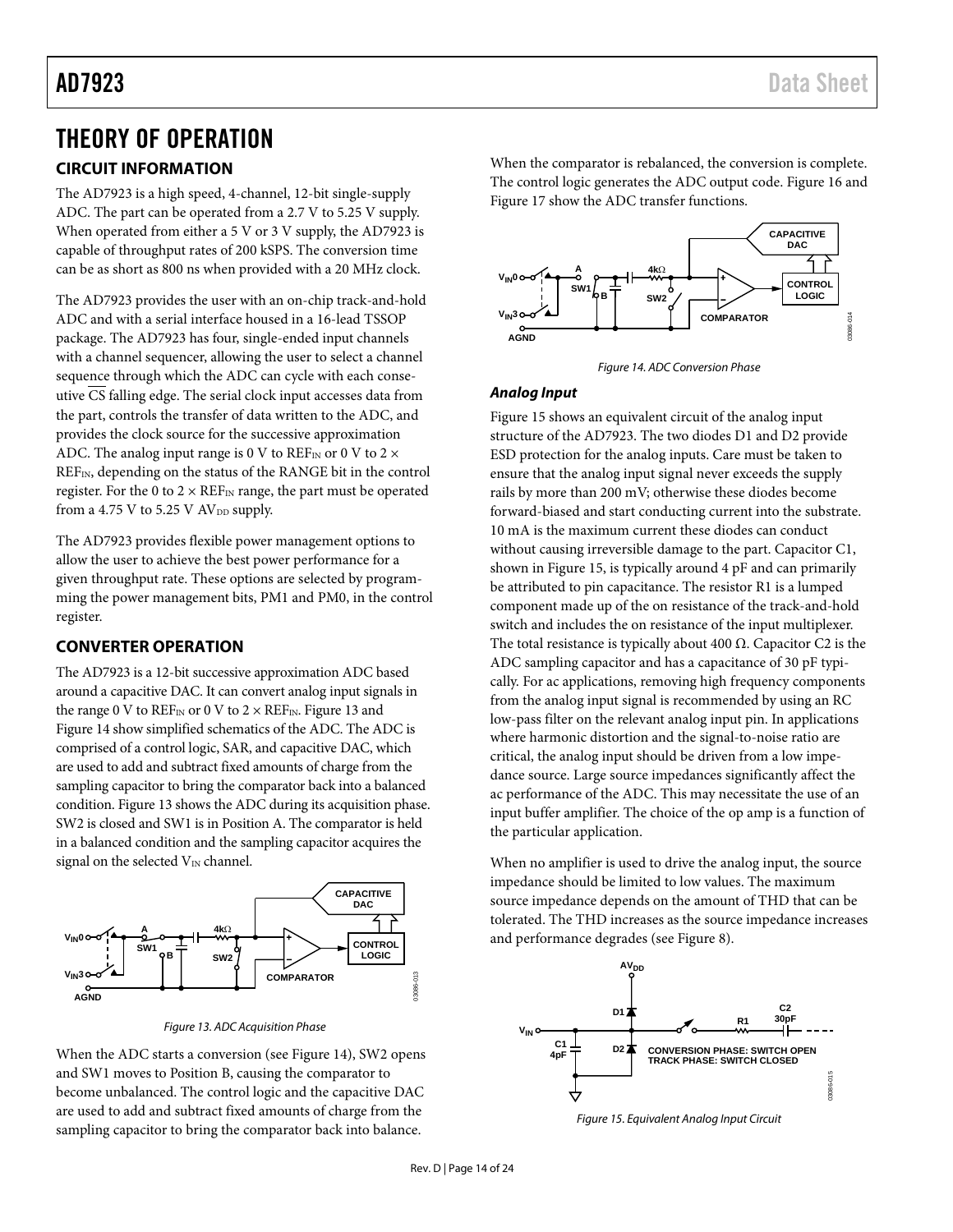<span id="page-14-0"></span>The output coding of the AD7923 is either straight binary or twos complement, depending on the status of the LSB in the control register. The designed code transitions occur at successive LSB values (for example, 1 LSB, 2 LSBs). The LSB size is REFIN /4096 for the AD7923. The ideal transfer characteristic for the AD7923 when straight binary coding is selected is shown in [Figure 16](#page-14-1) and the ideal transfer characteristic for the AD7923 when twos complement coding is selected is shown in [Figure 17.](#page-14-2)



<span id="page-14-1"></span>*Figure 16. Straight Binary Transfer Characteristic*



*Figure 17. Twos Complement Transfer Characteristic with REFIN ± REFIN Input Range*

#### <span id="page-14-2"></span>*Handling Bipolar Input Signals*

[Figure 18](#page-14-3) shows how useful the combination of the  $2 \times REF_{IN}$ input range and the twos complement output coding scheme is for handling bipolar input signals. If the bipolar input signal is biased around REF<sub>IN</sub> and twos complement output coding is selected, then REF<sub>IN</sub> becomes the zero-code point, −REF<sub>IN</sub> is negative full scale, and +  $\text{REF}_{\text{IN}}$  becomes positive full scale with a dynamic range of  $2 \times \text{REF}_{IN}$ .



<span id="page-14-3"></span>*Figure 18. Handling Bipolar Signals*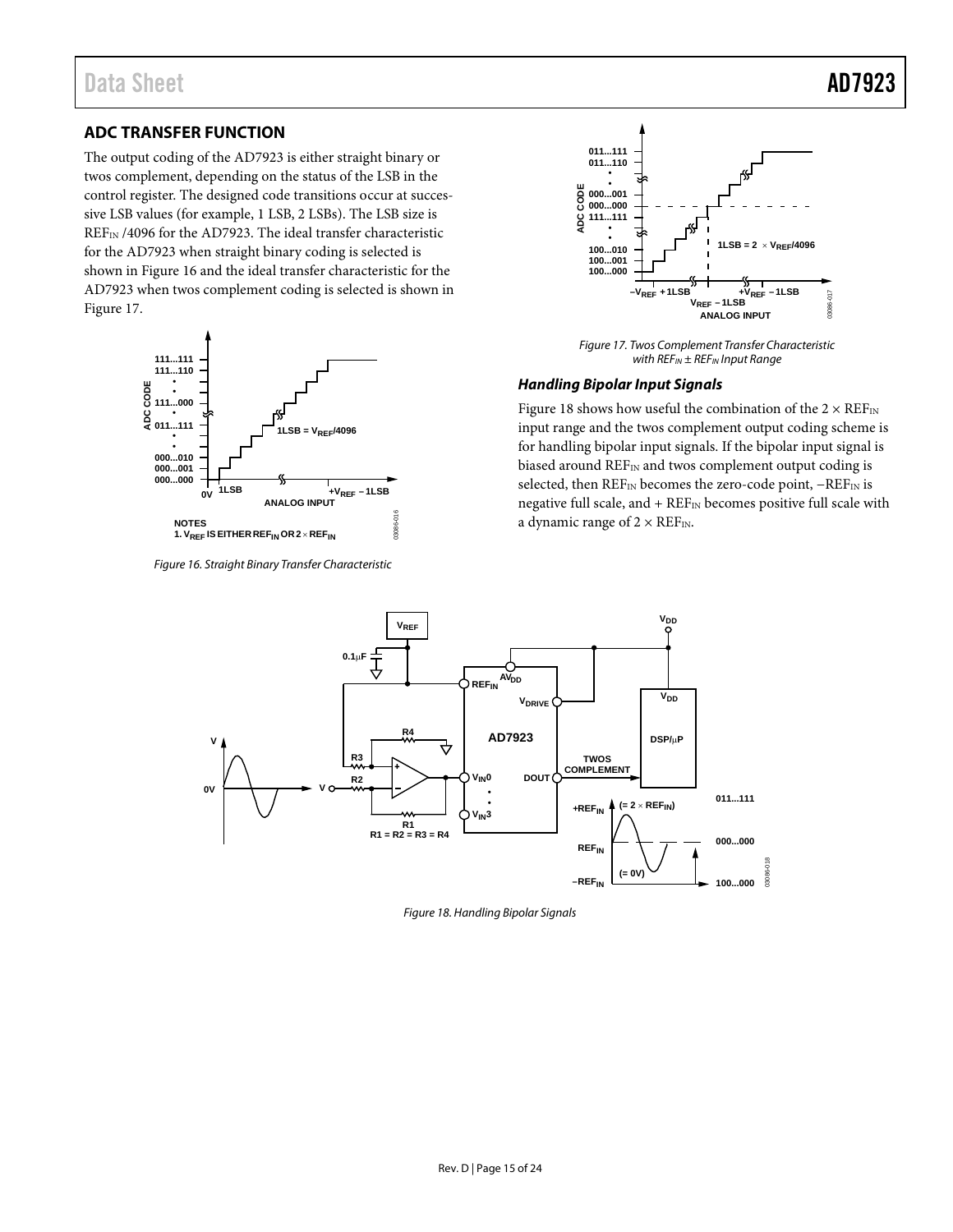### <span id="page-15-0"></span>**TYPICAL CONNECTION DIAGRAM**

[Figure 19](#page-15-1) shows a typical connection diagram for the AD7923. In this setup the AGND pin is connected to the analog ground plane of the system. I[n Figure 19,](#page-15-1)  $REF_{IN}$  is connected to a decoupled 2.5 V supply from a reference source, the AD780, to provide an analog input range of 0 V to 2.5 V (if the range bit is 1) or 0 V to 5 V (if the range bit is 0). Although the AD7923 is connected to  $AV_{DD}$  of 5 V, the serial interface is connected to a 3 V microprocessor. The VDRIVE pin of the AD7923 is connected to the same 3 V supply of the microprocessor to allow a 3 V logic interface (see the [Digital Inputs](#page-15-2) section). The conversion result is output in a 16-bit word. This 16-bit data stream consists of two leading 0s, two address bits indicating which channel the conversion result corresponds to, followed by the 12 bits of conversion data. For applications where power consumption is a concern, the power-down modes should be used between conversions or bursts of several conversions to improve power performance. See the [Modes of Operation](#page-16-0) section.



*Figure 19. Typical Connection Diagram*

#### <span id="page-15-1"></span>*Analog Input Selection*

Any one of four analog input channels can be selected for conversion by programming the multiplexer with Address Bits ADD1 and ADD0 in the control register. The channel configurations are shown in [Table 7.](#page-11-2)

The AD7923 can also be configured to automatically cycle through selected channels. The sequencer feature is accessed via the SEQ1 and SEQ0 bits in the control register (se[e Table 9\)](#page-12-1). The AD7923 can be programmed to continuously convert on a number of consecutive channels in ascending order from Channel 0 to a selected final channel as determined by Channel Address Bits ADD1 and ADD0. This is possible if the SEQ1 and SEQ0 bits are set to 1, 1. The next serial transfer then acts on the sequence programmed by executing a conversion on Channel 0. The next serial transfer results in a conversion on Channel 1, and so on, until the channel selected via Address Bits ADD1 and ADD0 is reached. It is not necessary to write to

the control register again once a sequencer operation has been initiated. The write bit must be set to 0 or the DIN line must be set low to ensure that the control register is not accidentally overwritten or the sequence operation is interrupted. If the control register is written to at any time during the sequence, the user must ensure that the SEQ1 and SEQ0 bits are set to 1, 0 to avoid interrupting the automatic conversion sequence. This pattern continues until the AD7923 is written to and the SEQ1 and SEQ0 bits are configured with any bit combination except 1, 0, resulting in the termination of the sequence. If uninterrupted, however (write bit  $= 0$ , or write bit  $= 1$  and SEQ1 and SEQ0 bits are set to 1, 0), then upon completion of the sequence, the AD7923 sequencer returns to Channel 0 and commences the sequence again.

Regardless of which channel selection method is used, the 16-bit word output from the AD7923 during each conversion always contains two leading 0s, and two channel address bits that the conversion result corresponds to, followed by the 12-bit conversion result. (see th[e Serial Interface](#page-19-0) section).

#### <span id="page-15-2"></span>*Digital Inputs*

The digital inputs applied to the AD7923 are not limited by the maximum ratings that limit the analog inputs. Instead, the digital inputs applied can go to 7 V and are not restricted by the  $AV<sub>DD</sub> + 0.3 V$  limit as on the analog inputs.

Another advantage of SCLK, DIN, and  $\overline{CS}$  not being restricted by the  $AV_{DD}$  + 0.3 V limit is that possible power supply sequencing issues are avoided. If CS, DIN, or SCLK are applied before AV<sub>DD</sub>, there is no risk of latchup as there would be on the analog inputs if a signal greater than 0.3 V were applied prior to AV<sub>DD</sub>.

#### *VDRIVE*

The AD7923 also has the  $V_{DRIVE}$  feature.  $V_{DRIVE}$  controls the voltage at which the serial interface operates. VDRIVE allows the ADC to easily interface to both 3 V and 5 V processors. For example, if the AD7923 were operated with an  $AV_{DD}$  of 5 V, the VDRIVE pin could be powered from a 3 V supply. The AD7923 has a larger dynamic range with an  $AV_{DD}$  of 5 V while still being able to interface to 3 V processors. Care should be taken to ensure that V<sub>DRIVE</sub> does not exceed AV<sub>DD</sub> by more than 0.3 V (see the [Absolute Maximum Ratings](#page-5-0) section).

#### *Reference*

An external reference source should be used to supply the 2.5 V reference to the AD7923. Errors in the reference source result in gain errors in the AD7923 transfer function and add to the specified full-scale errors of the part. A capacitor of at least 0.1  $\mu$ F should be placed on the REF<sub>IN</sub> pin. Suitable reference sources for the AD7923 include the AD780, REF 192, and the AD1582.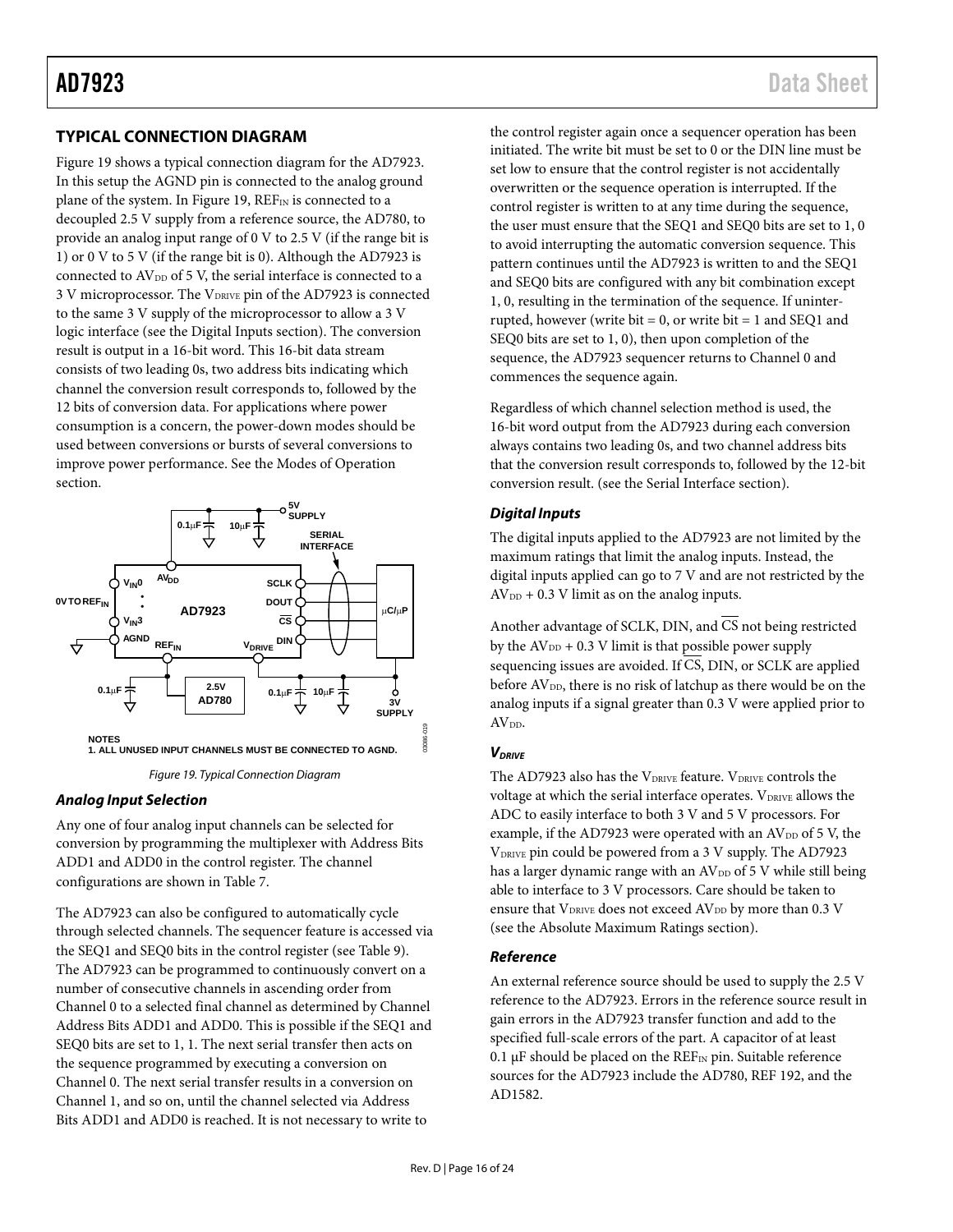### Data Sheet **AD7923**

If 2.5 V is applied to the  $REF_{IN}$  pin, the analog input range can be either 0 V to 2.5 V or 0 V to 5 V, depending on the setting of the range bit in the control register.

#### <span id="page-16-0"></span>**MODES OF OPERATION**

The AD7923 has a number of different modes of operation, which are designed to provide flexible power management options. These options can be chosen to optimize the power dissipation/throughput rate ratio for differing application requirements. The mode of operation of the AD7923 is controlled by the power management bits, PM1 and PM0, in the control register, as detailed in [Table 8.](#page-12-2) When power supplies are first applied to the AD7923, care should be taken to ensure that the part is placed in the required mode of operation (see the [Powering Up the AD7923](#page-17-0) section).

#### *Normal Mode (PM1 = PM0 = 1)*

This mode is intended for the fastest throughput rate performance where the user does not have to worry about power-up time since the AD7923 remains fully powered at all times. [Figure 20](#page-16-1) shows the general diagram of the operation of the AD7923 in this mode.

The conversion is initiated on the falling edge of CS and the track-and-hold enters hold mode, as described in the [Serial](#page-19-0)  [Interface](#page-19-0) section. The data presented to the AD7923 on the DIN line during the first 12 clock cycles of the data transfer is loaded into the control register (provided the write bit is set to 1). The part remains fully powered up in normal mode at the end of the conversion as long as PM1 and PM0 are set to 1 in the write transfer during that same conversion. To ensure continued operation in normal mode, PM1 and PM0 must both be loaded with 1 on every data transfer, assuming a write operation is taking place. If the write bit is set to 0, the power management bits are left unchanged and the part remains in normal mode.

Sixteen serial clock cycles are required to complete the conversion and access the conversion result. The track-and-hold go back into track on the 14th SCLK falling edge. CS may then idle high until the next conversion or may idle low until sometime prior to the next conversion (effectively idling  $\overline{CS}$  low).

For specified performance, the throughput rate should not exceed 200 kSPS, which means there should be no less than 5 µs between consecutive falling edges of CS when converting. The actual frequency of the SCLK used determines the duration of the conversion within this 5 µs cycle; however, once a conversion is complete, and CS has returned high, a minimum of the quiet time,  $t_{\text{QUIET}}$ , must elapse before bringing  $\overline{CS}$  low again to initiate another conversion.



*Figure 20. Normal Mode Operation*

#### <span id="page-16-1"></span>*Full Shutdown (PM1 = 1, PM0 = 0)*

In this mode, all internal circuitry on the AD7923 is powered down. The part retains information in the control register during full shutdown. The AD7923 remains in full shutdown until the power management bits in the control register, PM1 and PM0, are changed.

If a write to the control register occurs while the part is in full shutdown, with the power management bits changed to PM0 =  $PM1 = 1$ , normal mode, the part begins to power up on the  $\overline{CS}$ rising edge. The track-and-hold that was in hold while the part was in full shutdown returns to tracking on the 14th SCLK falling edge. A full 16-SCLK transfer must occur to ensure that the control register contents are updated; however, the DOUT line is not driven during this wake-up transfer.

To ensure that the part is fully powered up,  $t_{\text{Power UP}}(t_{12})$  should have elapsed before the next  $\overline{\text{CS}}$  falling edge; otherwise invalid data is read if a conversion is initiated before this time. [Figure 21](#page-17-1) shows the general diagram for this sequence.

#### *Auto Shutdown (PM1 = 0, PM0 = 1)*

In this mode, the AD7923 automatically enters shutdown at the end of each conversion when the control register is updated. When the part is in shutdown, the track-and-hold is in hold mode. [Figure 22](#page-17-2) shows the general diagram of the operation of the AD7923 in this mode. In shutdown mode all internal circuitry on the AD7923 is powered down. The part retains information in the control register during shutdown. The AD7923 remains in shutdown until the next CS falling edge it receives. On this  $\overline{\text{CS}}$  falling edge, the track-and-hold that was in hold while the part was in shutdown returns to tracking. Wake-up time from auto shutdown is 1 µs maximum, and the user should ensure that 1 µs has elapsed before attempting a valid conversion. When running the AD7923 with a 20 MHz clock, one dummy 16 SCLK transfer should be sufficient to ensure that the part is fully powered up. During this dummy transfer, the contents of the control register should remain unchanged, therefore the write bit should be 0 on the DIN line. Depending on the SCLK frequency used, this dummy transfer may affect the achievable throughput rate of the part, with every other data transfer being a valid conversion result. If, for example, the maximum SCLK frequency of 20 MHz is used, the auto shut-down mode could be used at the full throughout rate of 200 kSPS without affecting the throughput rate at all.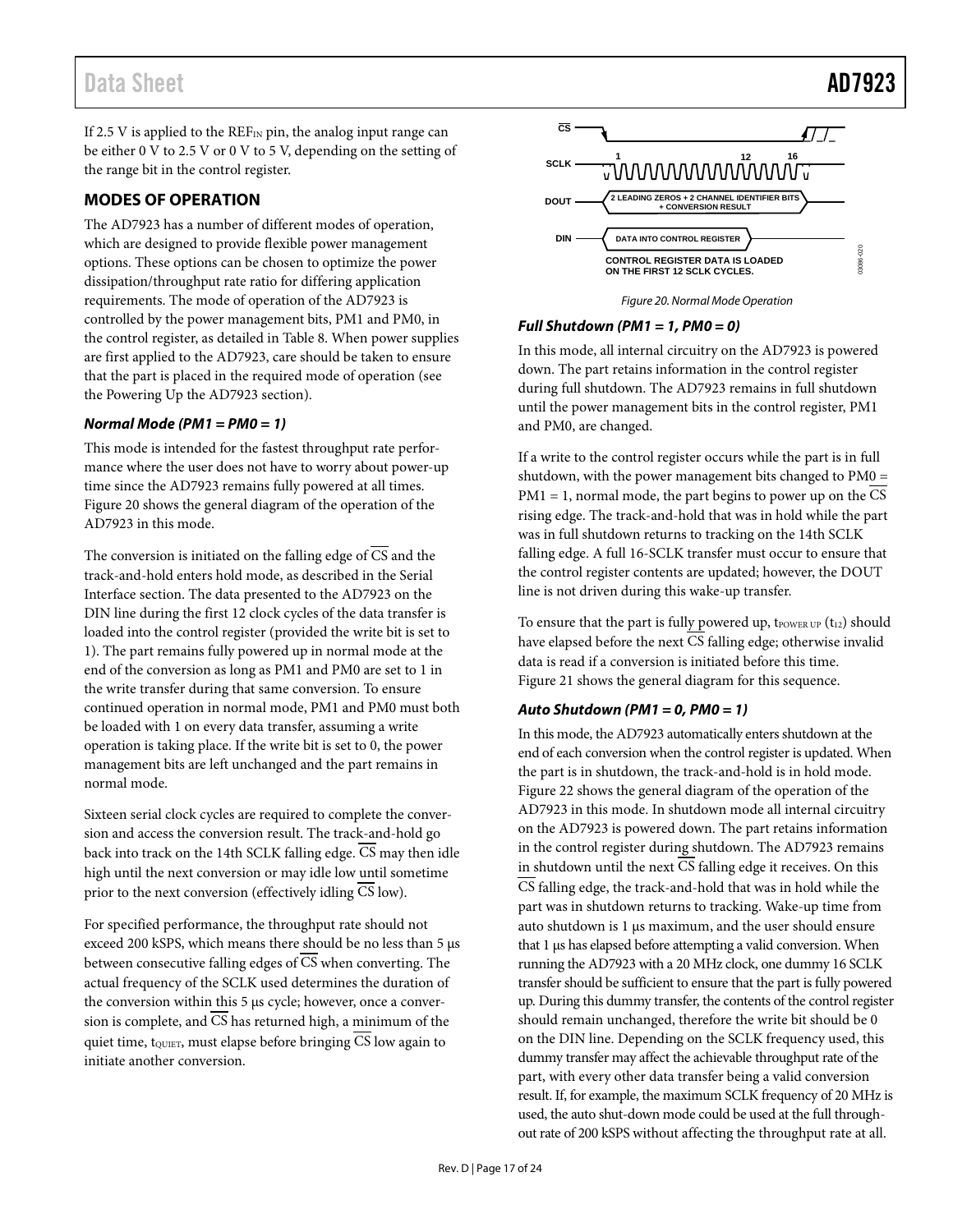Only a portion of the cycle time is taken up by the conversion time and the dummy transfer for wakeup. In this mode, the power con-sumption of the part is greatly reduced because the part enters shutdown at the end of each conversion. When the control register is programmed to move into auto shutdown, it does so at the end of the conversion. The user can move the ADC in and out of the low power state by controlling the CS signal.

#### <span id="page-17-0"></span>**POWERING UP THE AD7923**

When supplies are first applied to the AD7923, the ADC can power up in any of the operating modes of the part. To ensure that the part is placed into the required operating mode, the user should perform a dummy cycle operation, as outlined in [Figure 23](#page-18-1) throug[h Figure 25.](#page-18-2)

The dummy conversion operation must be performed to place the part into the desired mode of operation. To ensure that the part is in normal mode, this dummy cycle operation can be performed with the DIN line tied high, that is, PM1, PM0 = 1, 1 (depending on other required settings in the control register), but the minimum power-up time of 1 µs must be allowed from the rising edge of CS, where the control register is updated,

before attempting the first valid conversion. This is to allow for the possibility that the part initially powered up in shutdown.

If the desired mode of operation is full shutdown, then again only one dummy cycle is required after supplies are applied. In this dummy cycle, the user simply sets the power management bits, PM1, PM0 = 1, 0, and upon the rising edge of  $\overline{CS}$  at the end of that serial transfer, the part enters full shutdown. If the desired mode of operation is auto shutdown after supplies are applied, two dummy cycles are required, the first with DIN tied high and the second dummy cycle to set the power management bits PM1 and PM0 = 0,1. On the second CS rising edge after the supplies are applied, the control register contains the correct information and the part enters auto shutdown mode as programmed. If power consumption is of critical concern, then in the first dummy cycle the user may set PM1, PM0 = 1, 0, that is, full shutdown, and then place the part into auto shutdown in the second dummy cycle. For illustration purposes[, Figure 25](#page-18-2) is shown with DIN tied high on the first dummy cycle in this case.

[Figure 23,](#page-18-1) [Figure 24,](#page-18-3) an[d Figure 25](#page-18-2) each show the required dummy cycle(s) after supplies are applied in the case of normal mode, full shutdown mode, and auto shutdown mode, respectively, being the desired mode of operation.

<span id="page-17-1"></span>

<span id="page-17-2"></span>*Figure 22. Auto Shutdown Mode Operation*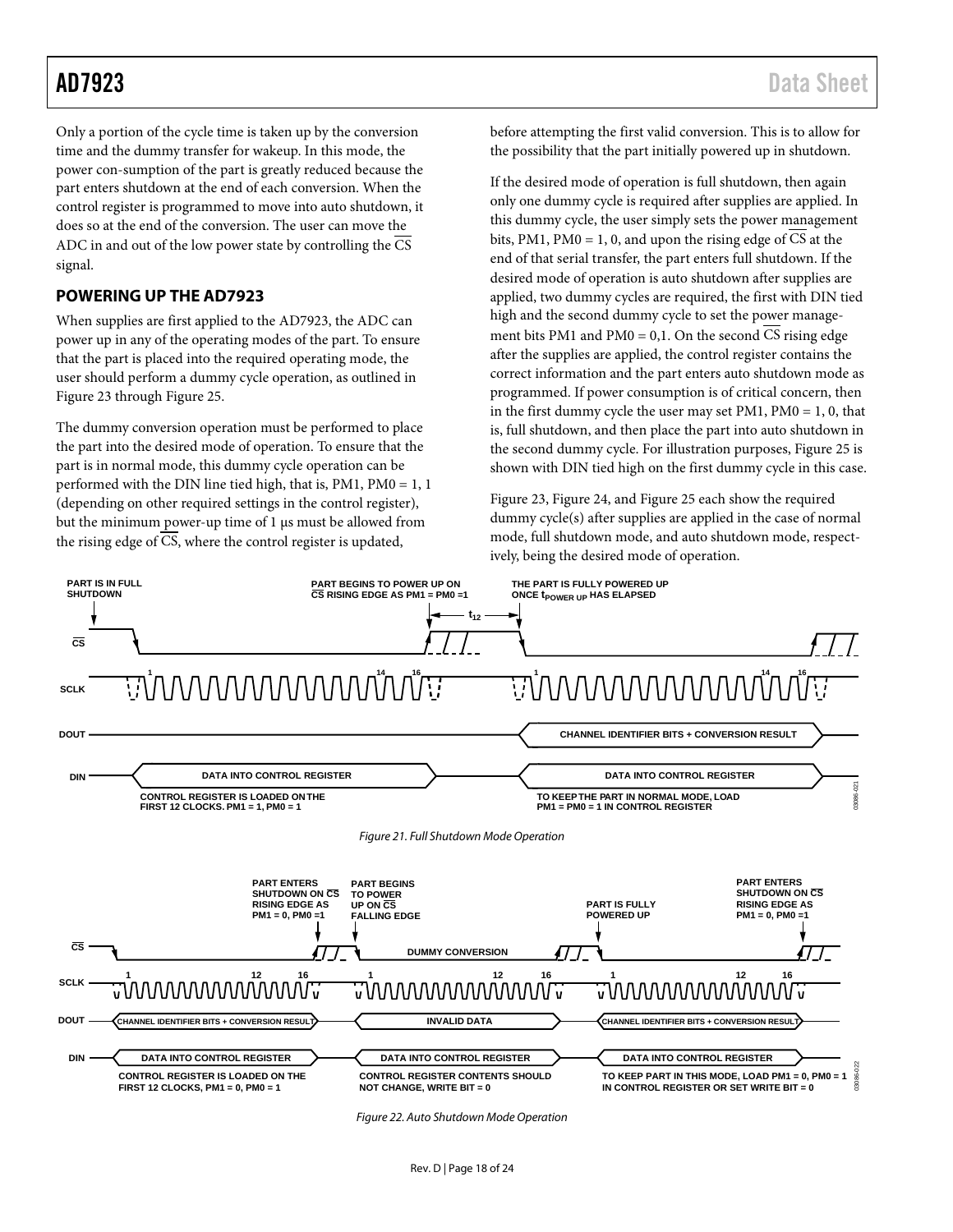### Data Sheet **AD7923**



*Figure 23. Placing the AD7923 into Normal Mode after Supplies are First Applied*

<span id="page-18-1"></span>

*Figure 24. Placing the AD7923 into Full Shutdown Mode after Supplies are First Applied*

<span id="page-18-3"></span>

*Figure 25. Placing the AD7923 into Auto Shutdown Mode after Supplies are First Applied*

#### <span id="page-18-2"></span><span id="page-18-0"></span>**POWER vs. THROUGHPUT RATE**

In auto shutdown mode, the average power consumption of the ADC can be reduced at any given throughput rate. The power saving depends on the SCLK frequency used, that is, conversion time. In some cases where the conversion time is a large proportion of the cycle time, the throughput rate needs to be reduced to take advantage of the power-down modes. Assuming a 20 MHz SCLK is used, the conversion time is 800 ns, but the

cycle time is 5 μs when the sampling rate is at a maximum of 200 kSPS. If the AD7923 is placed into shutdown for the remainder of the cycle time, then on average far less power is consumed in every cycle compared to leaving the device in normal mode. Furthermore[, Figure 26](#page-19-1) shows how, as the throughput rate is reduced, the part remains in its shutdown longer and the average power consumption drops accordingly over time.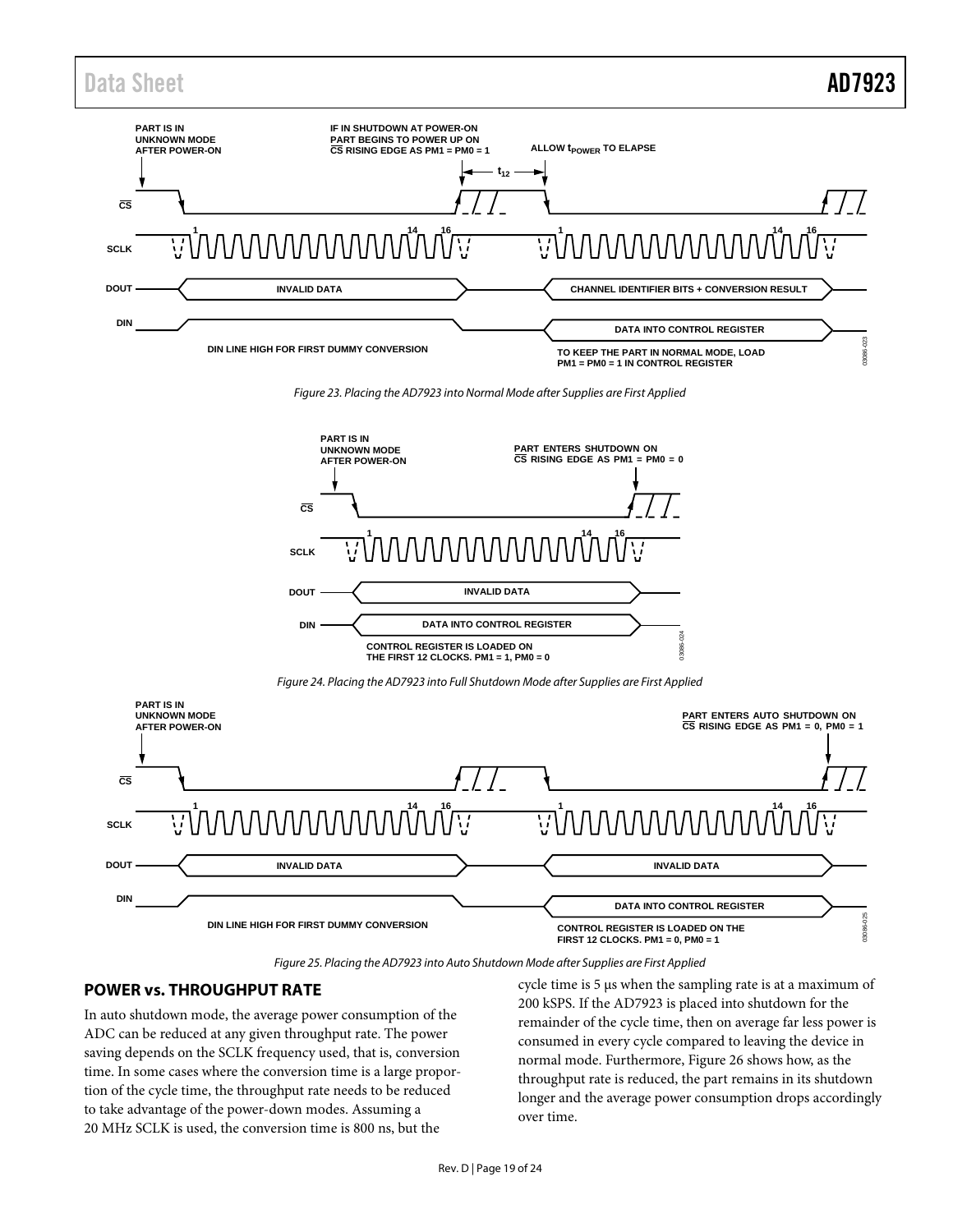For example, if the AD7923 is operated in a continuous sampling mode, with a throughput rate of 200 kSPS and an SCLK of 20 MHz ( $AV<sub>DD</sub> = 5 V$ ), and the device is placed in auto shutdown mode, that is, if  $PM1 = 0$  and  $PM0 = 1$ , then the power consumption is calculated as follows:

The maximum power dissipation during conversion is 13.5 mW  $(I_{DD} = 2.7 \text{ mA max}$ ,  $AV_{DD} = 5 \text{ V}$ ). If the power-up time from auto shutdown is one dummy cycle, that is 1  $\mu$ s, and the remaining conversion time is another cycle, that is, 800 ns, then the AD7923 can be said to dissipate 13.5 mW for 1.8 µs during each conversion cycle. For the remainder of the conversion cycle, 3.2 µs, the part remains in shutdown. The AD7923 can be said to dissipate 2.5  $\mu$ W for the remaining 3.2  $\mu$ s of the conver-sion cycle. If the throughput rate is 200 kSPS, the cycle time is 5 µs and the average power dissipated during each cycle is  $(1.8/5) \times (13.5 \text{ mW}) + (3.2/5) \times (2.5 \text{ \textmu W}) = 4.8616 \text{ mW}.$ 

[Figure 26](#page-19-1) shows the maximum power vs. throughput rate when using the auto shutdown mode with 5 V and 3 V supplies.



*Figure 26. Power vs. Throughput Rate*

#### <span id="page-19-1"></span><span id="page-19-0"></span>**SERIAL INTERFACE**

[Figure 27](#page-20-1) shows the detailed timing diagrams for serial interfacing to the AD7923. The serial clock provides the conversion clock and controls the transfer of information to and from the AD7923 during each conversion.

The CS signal initiates the data transfer and conversion process. The falling edge of  $\overline{\text{CS}}$  puts the track-and-hold into hold mode and takes the bus out of three-state; the analog input is sampled at this point. The conversion is also initiated at this point and requires 16 SCLK cycles to complete. The track-and-hold returns to track mode at Point B on the 14th SCLK falling edge, as shown in [Figure 27.](#page-20-1) On the 16th SCLK falling edge the DOUT line returns to three-state. If the rising edge of CS occurs before 16 SCLKs have elapsed, the conversion is terminated, the DOUT line returns to three-state, and the control register is not updated;

otherwise DOUT returns to three-state on the 16th SCLK falling edge, as shown i[n Figure 27.](#page-20-1)

Sixteen serial clock cycles are required to perform the conversion process and to access data from the AD7923. For the AD7923, the 12 bits of data are preceded by two leading 0s and Channel Address Bits ADD1 and ADD0, identifying which channel the result corresponds to.  $\overline{CS}$  going low clocks out the first leading 0 to be read by the microcontroller or DSP on the first falling edge of SCLK. The first falling edge of SCLK also clocks out the second leading 0 to be read by the microcontroller or DSP on the second SCLK falling edge, and so on. The remaining two address bits and 12 data bits are then clocked out by subsequent SCLK falling edges, beginning with the first Address Bit ADD1, thus the second falling clock edge on the serial clock has the second leading 0 and also clocks out Address Bit ADD1. The final bit in the data transfer is valid on the 16th falling edge, having been clocked out on the previous (15th) falling edge.

Writing information to the control register takes place on the first 12 falling edges of SCLK in a data transfer, assuming the MSB, that is, the write bit, has been set to 1.

The 16-bit word read from the AD7923 always contain two leading 0s, two channel address bits that the conversion result corresponds to, followed by the 12-bit conversion result.

#### *Writing Between Conversions*

As outlined in the operating modes section, not less than 5  $\mu$ s should be left between consecutive valid conversions. There is one exception, however: consider the case when writing to the AD7923 to power it up from shutdown prior to a valid conversion. The user must write to the part to tell it to power up before it can convert successfully. Once the serial write to power up has finished, the user might want to perform the conversion as soon as possible without waiting an additional 5 µs before bringing CS low for the conversion. In this case, as long as there is a minimum of 5 µs between each valid conversion, only the quiet time between the  $\overline{CS}$  rising edge at the end of the write to power up and the next  $\overline{CS}$  falling edge needs to be met. [Figure 28](#page-20-2) illustrates this point. Note that when writing to the AD7923 between these valid conversions, the DOUT line is not driven during the extra write operation.

It is critical that an extra write operation as outlined above is never issued between valid conversions when the AD7923 is executing a sequence function, because the falling edge of CS in the extra write moves the mux to the next channel in the sequence. This means that when the next valid conversion takes place a channel result would be missed.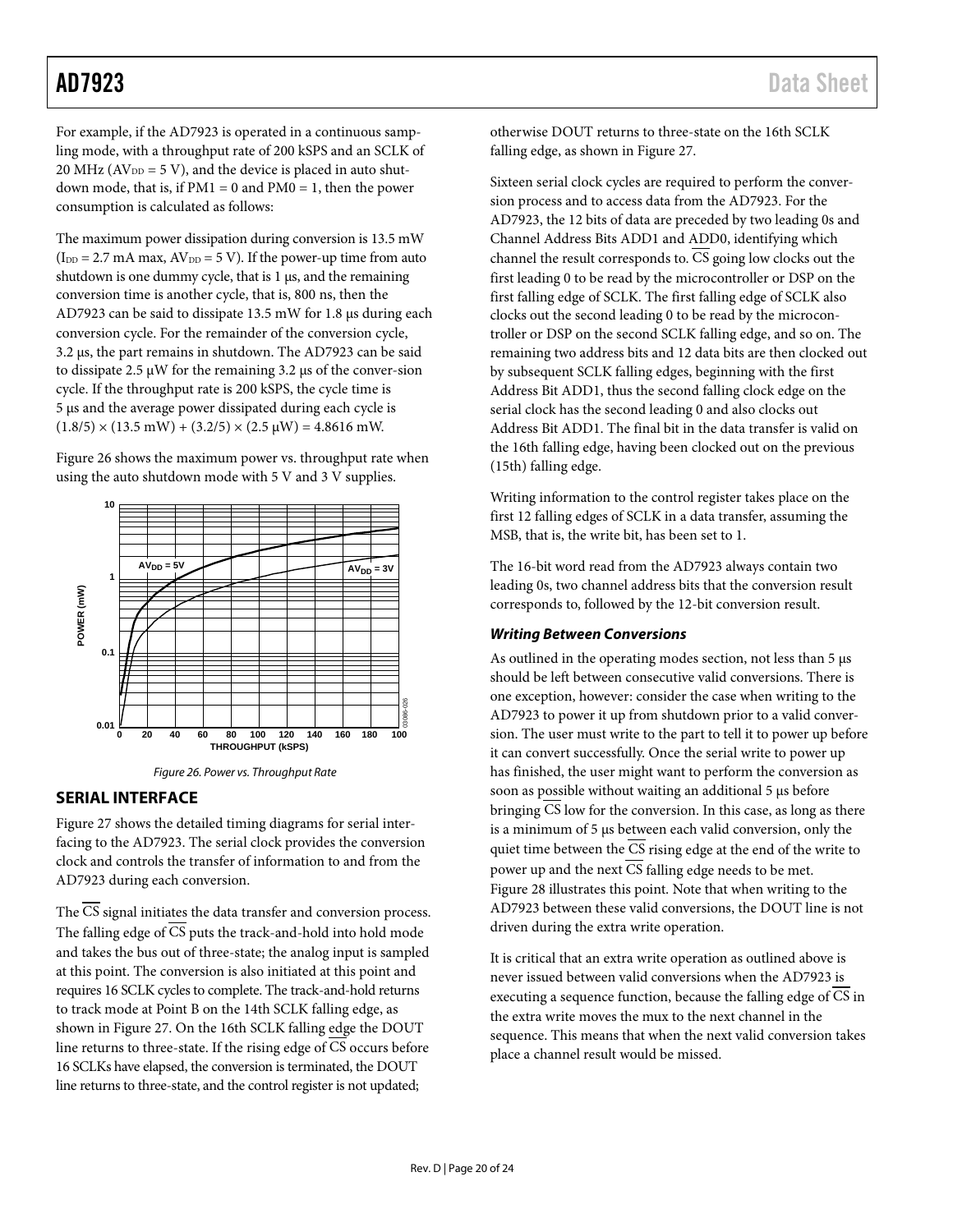

*Figure 27. Serial Interface Timing Diagram*

<span id="page-20-1"></span>

*Figure 28. General Timing Diagram*

#### <span id="page-20-2"></span><span id="page-20-0"></span>**MICROPROCESSOR INTERFACING**

The serial interface on the AD7923 allows the part to be directly connected to a range of many different microprocessors. This section explains how to interface the AD7923 with some of the more common microcontroller and DSP serial interface protocols.

#### *AD7923-to-TMS320C541*

The serial interface on the TMS320C541 uses a continuous serial clock and frame synchronization signals to synchronize the data transfer operations with peripheral devices like the AD7923. The CS input allows easy interfacing between the TMS320C541 and the AD7923 without any glue logic required. The serial port of the TMS320C541 is set up to operate in burst mode with internal CLKX0 (Tx serial clock on Serial Port 0) and FSX0 (Tx frame sync from Serial Port 0). The serial port control register (SPC) must have the following setup:  $FO = 0$ ,  $FSM = 1$ ,  $MCM = 1$ , and  $TXM = 1$ . The connection diagram is shown in [Figure 29.](#page-20-3) It should be noted that for signal processing applications, it is imperative that the frame synchronization signal from the TMS320C541 provides equidistant sampling. The  $V_{DRIVE}$  pin of the AD7923 takes the same supply voltage as the TMS320C541. This allows the ADC to operate at a higher voltage than the serial interface, that is, the TMS320C541, if necessary.



*Figure 29. Interfacing to the TMS320C541*

#### <span id="page-20-3"></span>*AD7923-to-ADSP-21xx*

The ADSP-21xx family of DSPs is interfaced directly to the AD7923 without any glue logic required. The VDRIVE pin of the AD7923 takes the same supply voltage as the ADSP-218x, which allows the ADC to operate at a higher voltage than the serial interface, that is, ADSP-218x, if necessary.

The SPORT0 control register should be set up as follows:

 $TFSW = RFSW = 1$ , alternate framing INVRFS = INVTFS = 1, active low frame signal DTYPE = 00, right justify data  $SLEN = 1111$ , 16-bit data-words ISCLK = 1, internal serial clock  $TFSR = RFSR = 1$ , frame every word  $IRFS = 0$  $ITFS = 1$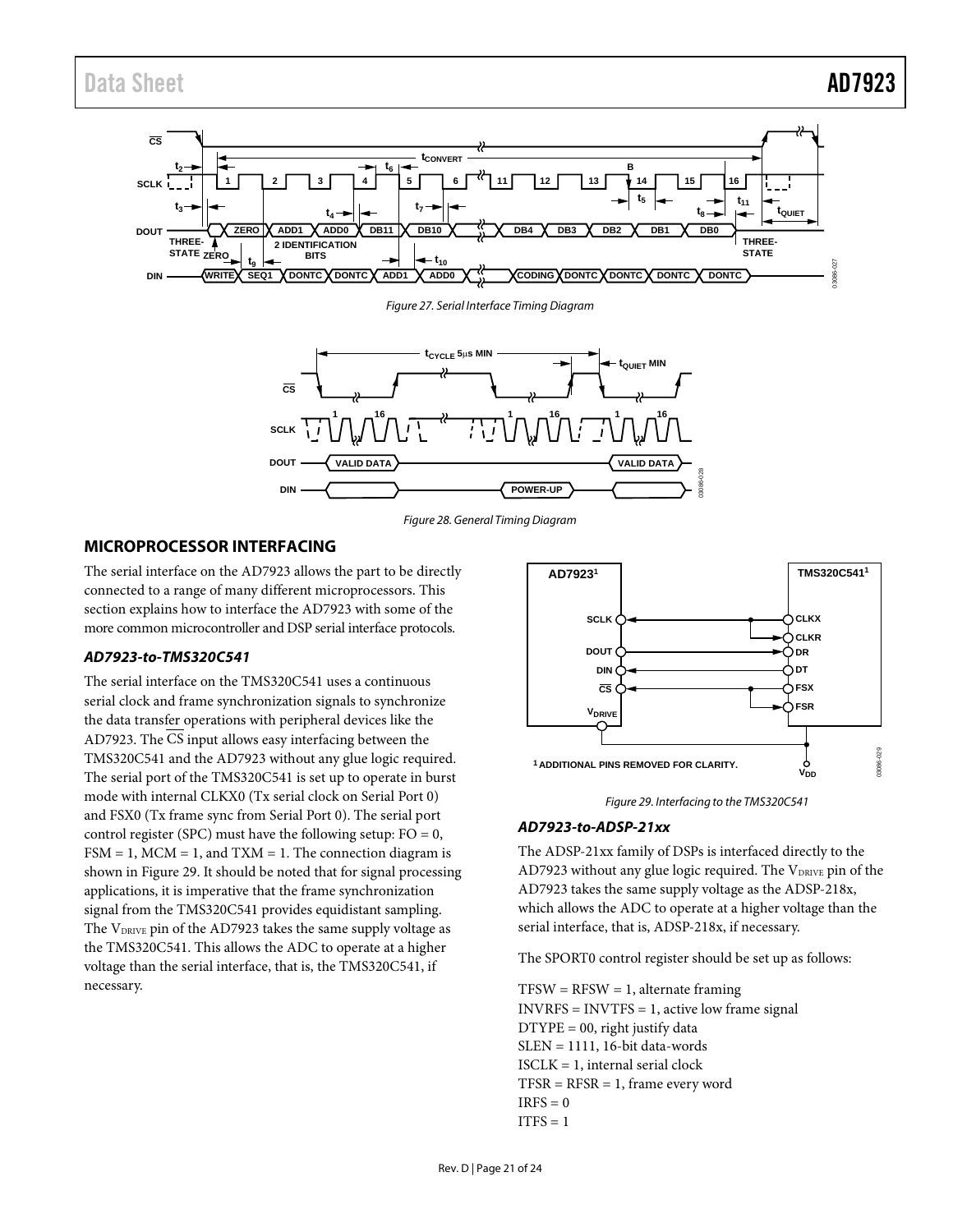The connection diagram is shown in [Figure 30.](#page-21-0) The ADSP-218x has the TFS and RFS of the SPORT tied together, with TFS set as an output and RFS set as an input. The DSP operates in alternate framing mode and the SPORT control register is set up as described. The frame synchronization signal generated on the TFS is tied to CS and, as with all signal processing applications, equidistant sampling is necessary. However, in this example, the timer interrupt is used to control the sampling rate of the ADC, and under certain conditions equidistant sampling might not be achieved.



*Figure 30. Interfacing to the ADSP-218x*

<span id="page-21-0"></span>The timer register, for instance, is loaded with a value that provides an interrupt at the required sample interval. When an interrupt is received, a value is transmitted with TFS/DT (ADC control word). The TFS is used to control the RFS and therefore the reading of data. The frequency of the serial clock is set in the SCLKDIV register. When the instruction to transmit with TFS is given (that is,  $AX0 = TX0$ ), the state of the SCLK is checked. The DSP waits until the SCLK has gone high, low, and high before the transmission starts. If the timer and SCLK values are chosen such that the instruction to transmit occurs on or near the rising edge of SCLK, the data can be transmitted, or it can wait until the next clock edge.

For example, if the ADSP-2189 has a 20 MHz crystal such that it has a master clock frequency of 40 MHz, then the master cycle time is 25 ns. If the SCLKDIV register is loaded with the value 3, then a SCLK of 5 MHz is obtained, and eight master clock periods elapse for every SCLK period. Depending on the

throughput rate selected, if the timer registers are loaded with the value 803, 100.5 SCLKs occur between interrupts and subsequently between transmit instructions. This situation results in nonequidistant sampling since the transmit instruction occurs on a SCLK edge. If the number of SCLKs between interrupts is an integer of N, equidistant sampling is implemented by the DSP.

#### *AD7923-to-DSP563xx*

The connection diagram i[n Figure 31](#page-21-1) shows how the AD7923 can be connected to the synchronous serial interface (ESSI) of the DSP563xx family of DSPs from Motorola. Each ESSI (two on board) is operated in synchronous mode (SYN bit in CRB = 1), with an internally generated word length frame sync for both Tx and Rx (bits  $FSL1 = 0$  and  $FSL0 = 0$  in CRB). Normal operation of the ESSI is selected by making MOD = 0 in the CRB. Set the word length to 16 by setting bits  $WLI = 1$  and WL0 = 0 in CRA. The FSP bit in the CRB should be set to 1 so the frame sync is negative. It should be noted that for signal processing applications, it is imperative that the frame synchronization signal from the DSP563xx provides equidistant sampling.

In the example shown i[n Figure 31,](#page-21-1) the serial clock is taken from the ESSI, therefore the SCK0 pin must be set as an output,  $SCKD = 1$ . The  $V_{DRIVE}$  pin of the AD7923 takes the same supply voltage as the DSP563xx, which allows the ADC to operate at a higher voltage than the serial interface, that is, DSP563xx, if necessary.



<span id="page-21-1"></span>*Figure 31. Interfacing to the DSP563xx*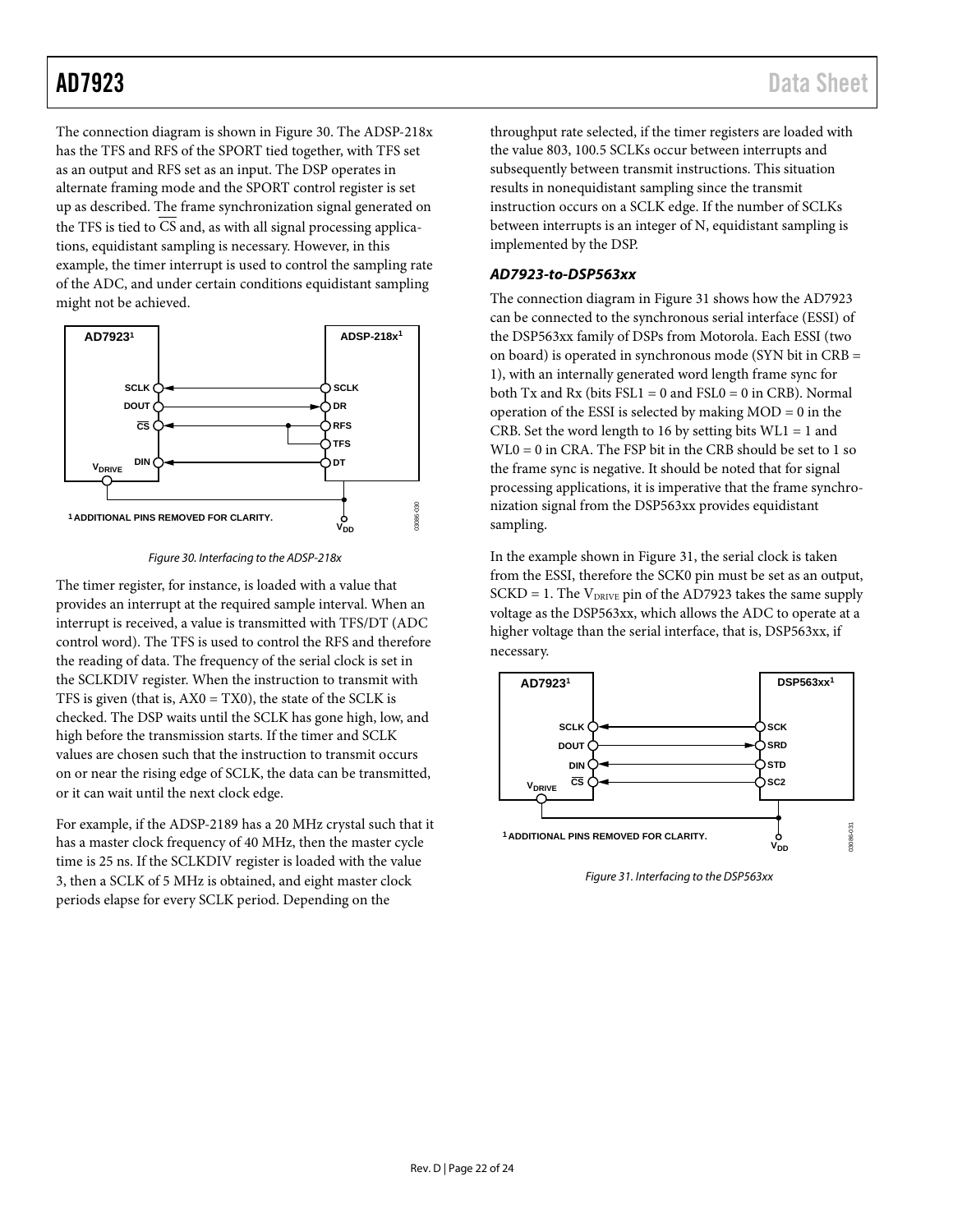### <span id="page-22-1"></span><span id="page-22-0"></span>APPLICATION HINTS **GROUNDING AND LAYOUT**

The AD7923 has very good immunity to noise on the power supplies as can be seen by the PSRR vs. supply ripple frequency plot[, Figure 6.](#page-7-1) However, care should still be taken in grounding and layout.

The printed circuit board that houses the AD7923 should be designed such that the analog and digital sections are separated and confined to certain areas of the board. This facilitates the use of ground planes that can be separated easily. A minimum etch technique is generally best for ground planes since it gives the best shielding. All three AGND pins of the AD7923 should be sunk into the AGND plane. Digital and analog ground planes should be joined at only one place. If the AD7923 is in a system where multiple devices require an AGND to DGND connection, the connection should still be made at one point only, a star ground point that should be established as close as possible to the AD7923.

Avoid running digital lines under the device since they couple noise onto the die. The analog ground plane should be allowed to run under the AD7923 to avoid noise coupling. The power supply lines to the AD7923 should use as large a trace as possible to provide low impedance paths and reduce the effects of glitches on the power supply line. Fast switching signals, like clocks, should be shielded with digital ground to avoid radiating noise to other sections of the board, and clock signals should

never be run near the analog inputs. Avoid crossover of digital and analog signals. Traces on opposite sides of the board should run at right angles to each other. This reduces the effects of feedthrough through the board. A microstrip technique is by far the best technique, but is not always possible with a doublesided board. In this technique, the component side of the board is dedicated to ground planes, while signals are placed on the solder side.

Good decoupling is also important. All analog supplies should be decoupled with 10  $\mu$ F tantalum in parallel with 0.1  $\mu$ F capacitors to AGND. To achieve the best results from these decoupling components, they must be placed as close as possible to the device, ideally right up against the device. The 0.1 µF capacitors should have low effective series resistance (ESR) and low effective series inductance (ESI), such as the common ceramic types or surface mount types, which provide a low impedance path to ground at high frequencies to handle transient currents from internal logic switching.